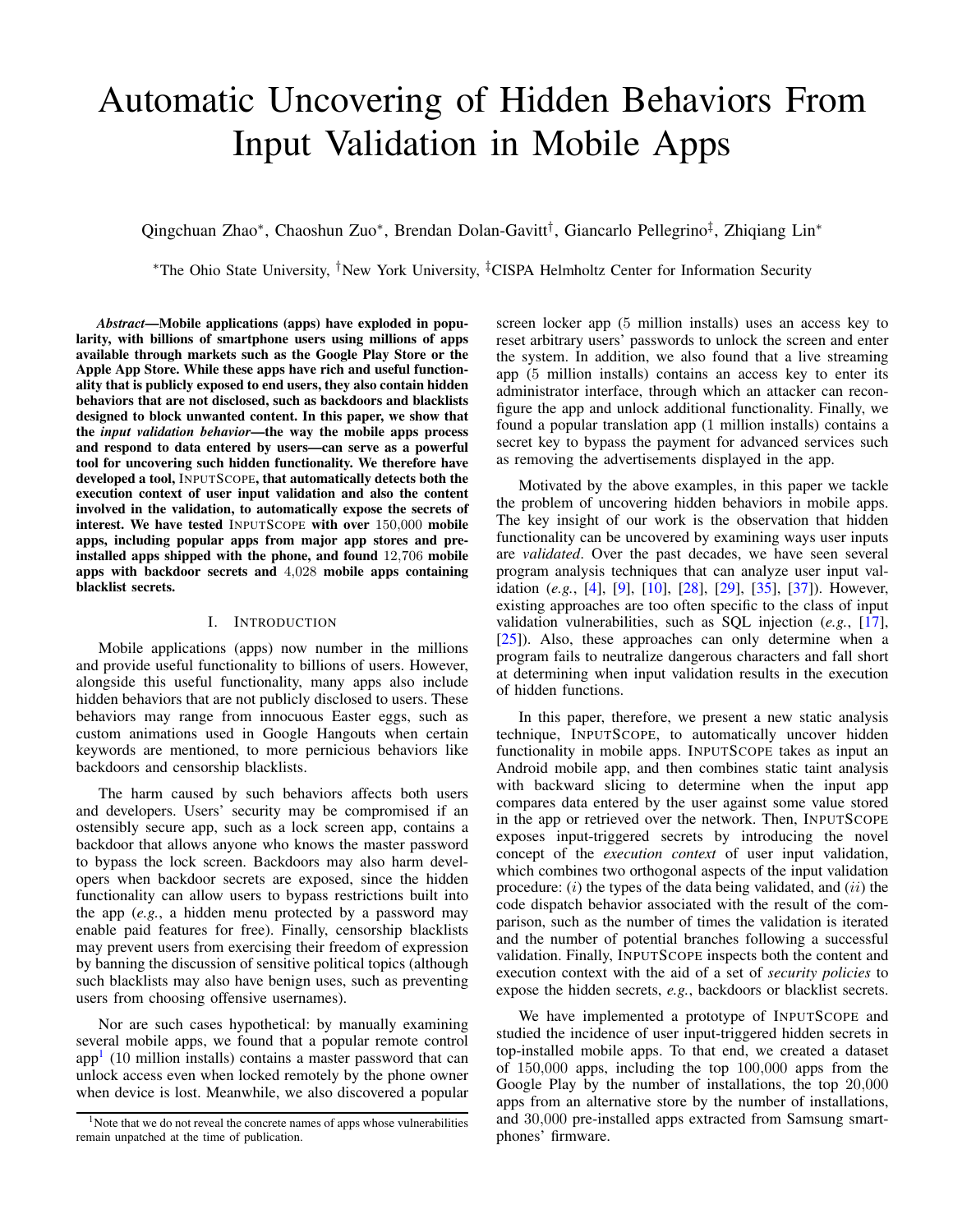Our evaluation uncovered a concerning situation. We identified 12,706 apps containing a variety of backdoors such as secret access keys, master passwords, and secret commands that can allow users to access admin-only functions or attackers to gain unauthorized access to users' accounts. Also, our analysis discovered 4,028 apps validating user input against blacklisted words of different categories such as insults, racial discrimination, political leader names, and mass incidents.

Contribution. In short, we make the following contributions:

- Novel Discovery. We find that input validation in mobile apps can be used to expose input triggered secrets such as backdoors and blacklist secrets, and that input-dependent hidden functionality is widespread in Android apps.
- Systematic Tool. We develop a systematic, open source tool<sup>[2](#page-1-0)</sup>, INPUTSCOPE, to automatically identify both execution context and validated target content from input validation, which we use to uncover input-triggered secrets in mobile apps.
- Comprehensive Evaluation. We have tested our tool with more than  $150,000$  popular mobile apps and discovered that 8.47% of them contain backdoor secrets such as secret access keys, master passwords, and secret commands, and 2.69% of them contain blacklist secrets such as offensive forbidden words.

## II. BACKGROUND AND MOTIVATION

In this section, we present the necessary background to better understand INPUTSCOPE. We begin by describing the types of input received by mobile apps in  $\S$ [II-A.](#page-1-1) Then, we briefly present how user input is typically validated in a mobile app in §[II-B.](#page-1-2) Finally, we examine three real world apps to motivate the problem we aim to solve in §[II-C.](#page-1-3)

# <span id="page-1-1"></span>*A. Types of Input to Mobile Apps*

Similar to the software in non-mobile platforms, the input to a mobile app can be generated from a variety of sources, which can be classified into the following two categories:

Internal Input. An app can directly read the inputs from itself (*e.g.*, for configuration), and we call these inputs internal inputs. There are two types of internal inputs, based on where the input comes from: input coming from the program code (*e.g.*, a hardcoded string) of the app, or input coming from the resource files (*e.g.*, a database) carried within the app.

External Input. In addition to internal input, apps consume input from the external world. Based on where an external input comes from, we can also classify them into two subcategories:

- External Local Input. Typically, an app will consume local input such as keystrokes typed by a user, input that originates from system libraries (*e.g.*, a GPS library), or input that is generated by other apps locally and transmitted via an *intent*.
- External Remote Input. In addition to local input, an app can also consume input from remote servers or external peripherals (*e.g.*, a bluetooth device). We call these inputs

external remote inputs because they are generated by remote parties.

# <span id="page-1-2"></span>*B. How to Validate an Input*

Input must be validated prior to being acted upon. Depending on whether the allowed inputs are known by the user, input validation can be performed via either a blacklist or a whitelist:

- Blacklist. If an input is compared with a list that contains the blocked content, this list is called a blacklist. In this case, the user typically is not aware of the complete list and the list is often not bounded (it can increase over time); such lists are often kept secret. Anti-virus signatures are an example of a blacklist and viruses should not be aware of the signatures to prevent evasion.
- Whitelist. If an input is compared with a list that contains the allowed content, this list is called whitelist. Unlike blacklists, in which the item in the list is a secret, users must know the items in the whitelist (and this list is often bounded with a fixed size), otherwise they will not be able to use the system.

Input validation can be performed at either syntactic level or semantic level (or both), and consequently we can have syntactic validation and semantic validation:

- Syntactic validation. Syntactic validation operates on structural properties of data, such as the format or size of the input, with the goal to accept well-formed inputs and disregard malformed ones (*e.g.*, an invalid email address, phone number, or zip code) [\[1\]](#page-13-7).
- Semantic validation. Semantic validation focuses on the *meaning* of the user input, *e.g.*, a social app could check whether an entered date is illegal, such as February 31st [\[1\]](#page-13-7), and a shopping app could check whether the number of the items in the shopping cart is greater than 0 when checking out.

# <span id="page-1-3"></span>*C. Motivating Examples*

Next, we present three real world examples to illustrate how input validation can be used to reveal backdoors and blacklist secrets.

Backdoor Secrets. If an input is used to bypass the access control (*e.g.*, authentication) in an app, this input is a backdoor secret. We have witnessed numerous such backdoor secrets. In the following, we use a popular file encryption app with 500,000+ installs, which is used to hide or lock private files from being accessed by others, to illustrate how its validation process exposes its master password [\(Figure 1\)](#page-2-0).

In particular, we notice this app assigns a string converted from a user input to variable  $\nu$ 2 (at line 8 in [Figure 1\)](#page-2-0), where the user input is identified by searching for its resource ID from line 5 to 7. Then, variable v2 is used in a validation check at line 11. In this validation, it has two conditions concatenated with logic relation OR. In one of the conditions, the app checks whether variable  $\vee$ 2 is equal to a string value, b  $\star \star \star 1$ ,<sup>[3](#page-1-4)</sup> which is hardcoded in plaintext in the app. Because of the OR logic, if

<span id="page-1-4"></span><sup>3</sup>We redact the exact content of secret values for apps that have not fixed at the time of this writing and for which disclosure could cause negative impacts for app developers.

<span id="page-1-0"></span><sup>&</sup>lt;sup>2</sup>The source code is available at [github.com/OSUSecLab/InputScope.](github.com/OSUSecLab/InputScope)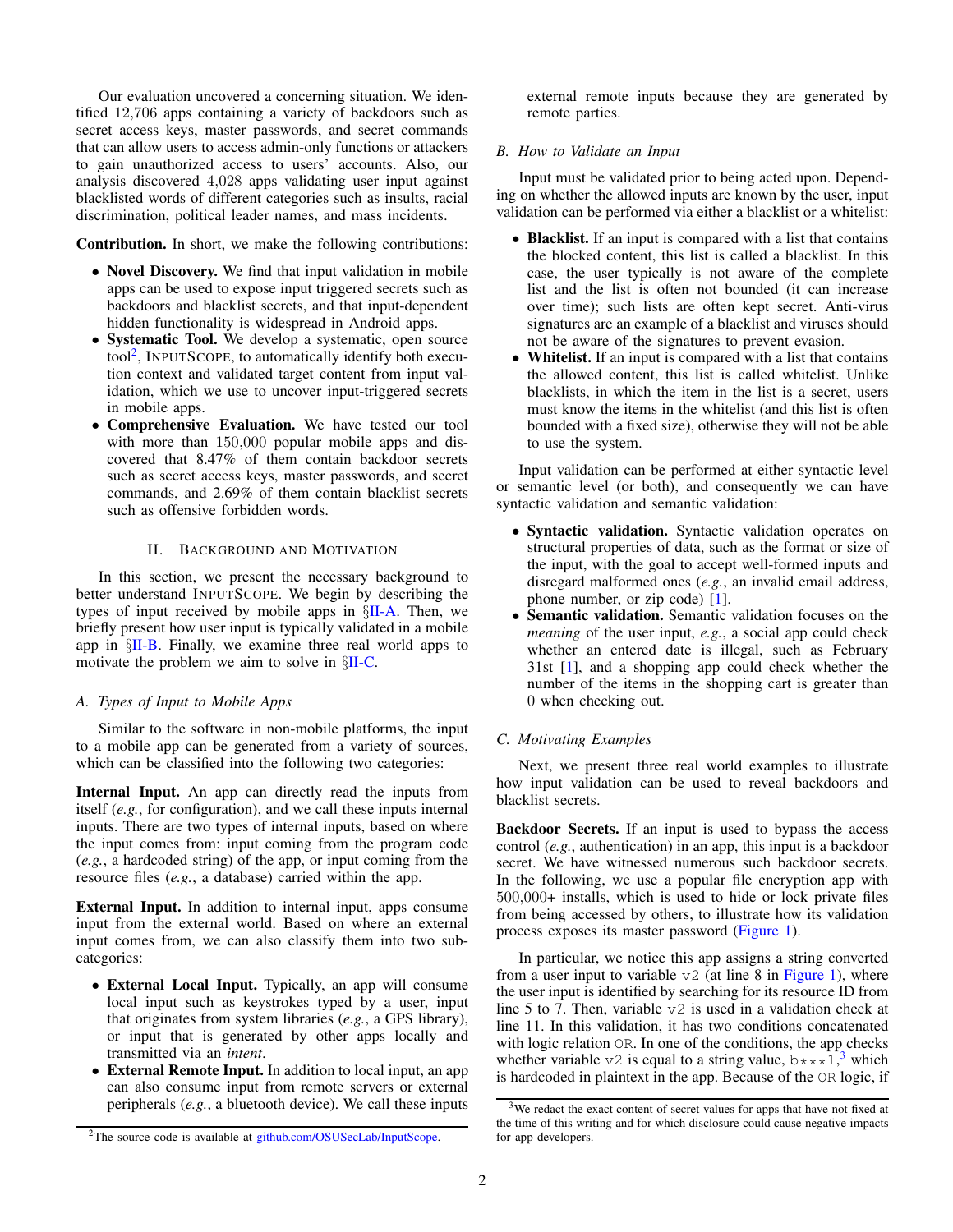<span id="page-2-0"></span>

Fig. 1: A backdoor triggered by a master password in a file encryption app.

this sub-condition is satisfied, then the app will allow any user to view all hidden or locked files by the original user who has the correct password (stored in this.b). Otherwise, it displays an error message, "Incorrect password". This hardcoded string is a backdoor secret that can be used to bypass the entire access control mechanism implemented in the app.

Next, we use a dictionary app with 1 million installs as an example to illustrate another type of backdoor, the secret access key. As shown in [Figure 2,](#page-2-1) this app uses variable this.d to store user inputs at line 2. Then, the app converts user input to a string and compares it with a hardcoded string, q\*\*\*d, to check equivalence. If their values are identical to each other, then the app will remove advertisements displayed in the app. Otherwise, it will continue with the normal actions to translate user input text from English to Arabic. In fact, removing advertisements is an in-app service with fees, which means that this hardcoded string is a backdoor secret to bypass app restrictions.

```
 1 public boolean onKey(View arg4, int arg5, KeyEvent arg6) {
2 this.d = this.findViewById(2131296464);<br>3 int v0 = 66:
      int v0 = 66;
 4 ...
 5 if(arg5 == v0 && arg4 == this.d && arg6.getAction() == 0){
 6 if((this.d.getText().toString().equals("q***d"))
 && this.a != null) {
               7 this.a.setVisibility(8); // hide advertisements
 8 return 0;
 9 } 
10 // normal translation actions 
11 return 1; 
12 ... 
13 }
```
Fig. 2: A backdoor triggered by a secret access key in a dictionary app.

Blacklist Secrets. If a list is used to inspect the user input to filter out unwanted items, we call this list a blacklist secret. Many apps use blacklists to validate user input. In the following, we use a popular news app, which has 50,000 total installs in Google Play, and 1.1 billion total installs in all al-ternative markets together<sup>[4](#page-2-2)</sup>, as an example to demonstrate how its validation leaks its blacklist secrets. Because this app has been obfuscated, for better illustration, we use human readable method names (*e.g.*, validate\_nickname) instead of the obfuscated names, as shown in [Figure 3.](#page-2-3)

<span id="page-2-3"></span>

Fig. 3: Nickname validation revealing a blacklist in a news app.

Specifically, the user input validation for a nickname goes through two methods. First, the variable  $\nu$ <sup>0</sup> is assigned with a user input String converted from a UI widget this.a (at line 3). Then, validate\_nickname invokes isInterceptedNickName and passes variable v0 as an argument in line 4 for further validation. In the invoked method, variable  $\nabla$  is denoted as parameter arg6. The app validates parameter arg6 in a while loop against each element stored in an array v2 in line 19. Array v2 contains values loaded from a local file (lines 13–15); the file name is "intercepted\_word.txt" located under the "/assets" directory. Within the while loop that starts at line 18, if the app detects a match between parameter  $arg6$  and any element in array  $v2$ , then it will inform method validate\_nickname of the failure of the validation and validate nickname will show the error message "Nickname contains illegal characters". In this example, it is clear that the app filters illegal characters in the nickname based on a blacklist, which is stored locally, allowing its content to be extracted.

#### III. OVERVIEW

The goal of INPUTSCOPE is analyzing the ways mobile apps process user inputs to uncover hidden behaviors. Reaching this goal is by no means trivial. In this section, we present an overview of INPUTSCOPE. We first describe the challenges we must solve and insights we have in §[III-A.](#page-2-4) Then, we describe how INPUTSCOPE works in §[III-B,](#page-3-0) and finally we discuss the scope and assumptions in §[III-C.](#page-3-1)

<span id="page-2-4"></span>*A. Challenges and Insights*

We identify three key challenges to build INPUTSCOPE:

• C1: How to pinpoint secret-exposing validations. While an input validation needs to involve comparisons (for

<span id="page-2-2"></span><sup>4</sup>https://www.qimai.cn/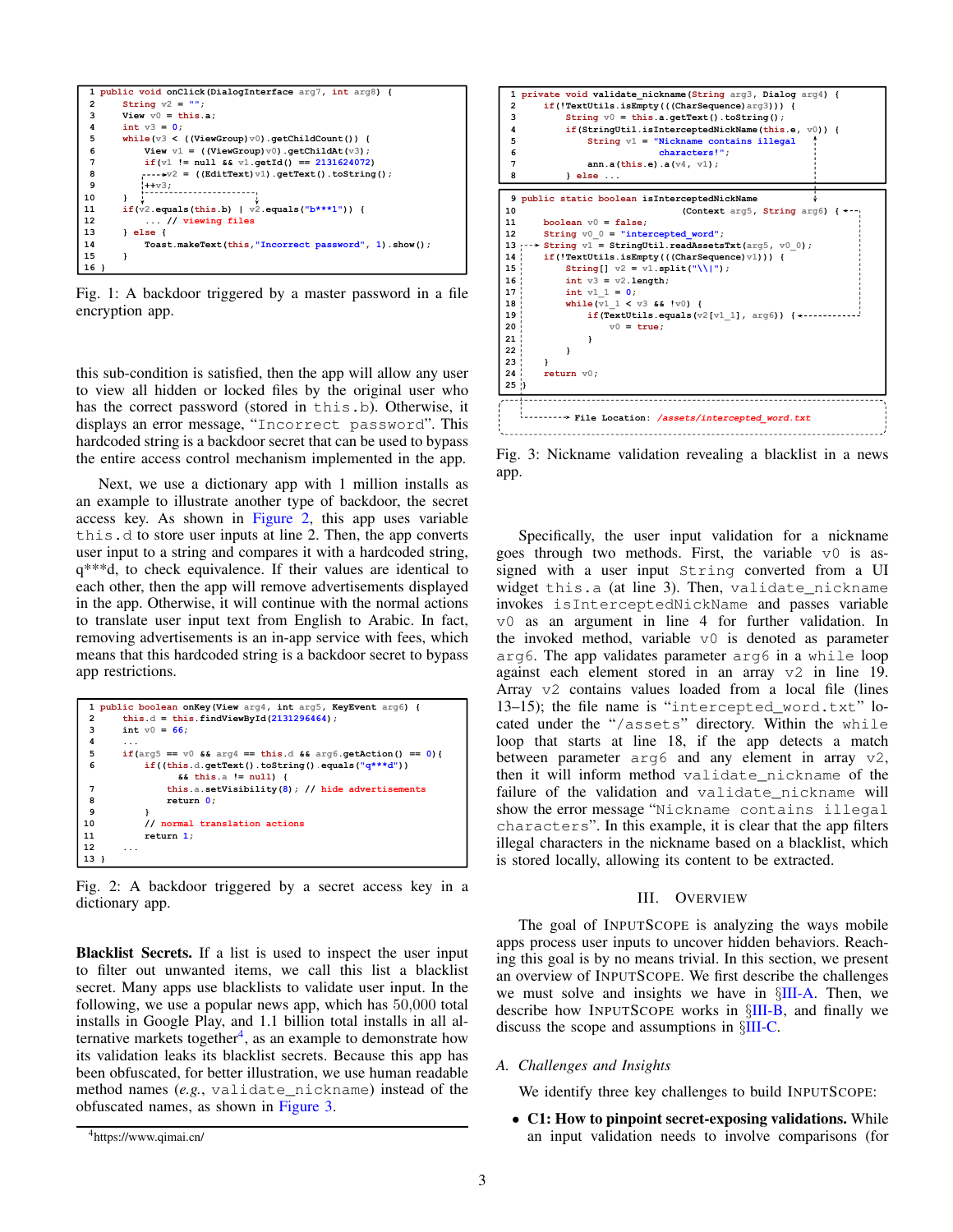whitelist/blacklist, syntatics/semantics checks), an app can contain many comparison instructions and these comparisons can be implemented in completely different ways across different apps (or even within the same app). Moreover, some checks are not related to hidden functionality (*e.g.*, format checks). Therefore, it is a challenge to pinpoint secret-exposing validations from a large number of comparison instructions, especially without having false positives and compromising scalability.

- C2: How to resolve the compared content in validations. After detecting the user input validations of interest, the next step is to resolve the content (*e.g.*, censorship keywords) used in the validation. In some cases, it may be trivial to resolve the content by directly inspecting an instruction that compares with a literal value. However, the content used in the validation could come from a variety of sources, such as hardcoded values, file inputs, or server responses, some of which cannot be resolved via static analysis (*e.g.*, server responses cannot be retrieved without actually connecting to the server). On the other hand, even when compared content can be resolved from the code alone (*e.g.*, hardcoded values), it may be the result of a series of computations, *e.g.*, string concatenations, that cannot be resolved directly.
- C3: How to identify input-triggered secrets. Having detected the user input validation and resolved the content used in the corresponding validations, we still need to identify whether a validation exposes input-triggered secrets. However, this is by no means trivial because a validation between the same pair of user input and content could lead to completely different conclusions. For instance, an app may check whether the user provided password is "123456". If this occurs in user registration, it could be just checking whether a user-provided password is a blacklisted weak password. However, if this occurs at login, then it could be a backdoor. Therefore, identifying these different cases is another challenge.

After analyzing mobile app code manually, we have obtained the following insights to solve the above challenges.

- S1: Using taint analysis to pinpoint the input validation of interest. While an app can contain numerous and different types of comparison, we notice user input validation often starts from input, followed by string conversions if necessary, $5$  and then performs the comparison with another object using standard APIs (*e.g.*, equals as shown in the two motivating examples in §[II-C\)](#page-1-3). Therefore, we can use static taint analysis to taint the user input and monitor whether it propagates to system APIs (*i.e.*, the taint sinks) to detect user input validations in mobile apps at scale.
- S2: Using backward slicing and string value analysis to resolve the compared content in validation. With taint analysis, we are able to identify the taint sinks, from which we can identify the compared content. Note that the secrets in this study are often in the form of strings. If the compared string content is directly visible at the type sink, we directly extract its value. Otherwise, we perform

backward slicing to identify how the compared string is generated. If it is from external remote input, our analysis will produce no concrete value since we do not perform real execution of the app (but we can output that the type of the content is from remote input). Otherwise, if it originates from internal input, *e.g.*, a file, we then open the file and follow the execution path identified by the backward slicing to retrieve the string. If there are any string operations (*e.g.*, concatenation or substrings), we simulate these operations to obtain the final computed values.

• S3: Using the comparison contexts of validation to identify input-triggered secrets. After resolving the compared content used in the validation, we have to identify whether this validation exposes a secret of interest. Our key insight is to use the comparison contexts of the validation extracted from the app code to solve this problem. More specifically, we can construct a comparison context of input validation using two orthogonal pieces of information: (i) the type of either the user input (*e.g.*, a password) or the compared content (*e.g.*, a hardcoded string) used in the validation, and (ii) the code dispatch behavior associated with the result of the validation. For example, as shown in [Figure 1,](#page-2-0) the type of content for validation is a hardcoded value compared with a user input type password,<sup>[6](#page-3-3)</sup> and the code dispatch has two actions: the true branch, which overlaps with the comparison to this.b, and the false branch, which rejects invalid passwords. Based on this code execution context, we can conclude it is a master password secret, since a hardcoded secret can cause the same action as a legitimate password. We derive a number of such execution context-based policies to identify other type of input-triggered secrets, detailed in §[IV-C.](#page-5-0)

# <span id="page-3-0"></span>*B.* INPUTSCOPE *Overview*

An overview of INPUTSCOPE is presented in [Figure 4.](#page-4-0) There are four key components: (i) Input Validation Detection detects the existence of validation behavior with static taint analysis; using the taint sinks, our  $(ii)$  Compared Content Resolution performs backward slicing to identify the sources of compared content and then uses the slice to compute the final String type value. Next, (iii) Comparison Context Recovery takes the types of user input and compared content, and recovers its code dispatch behavior such as one-to-two, manyto-two, or many-to-many. Finally, using both the comparison context and compared content, (iv) the Secret Uncovering component uses each specific policy to find secrets of interest such as backdoors or censorship keywords.

# <span id="page-3-1"></span>*C. Scope and Assumptions*

In this paper we focus on input validation that can lead to the identification of backdoors or blacklist secrets; other types of input validation, such as those that may lead to XSS or SQL injection, have been covered extensively in prior work and are out of scope of this paper. INPUTSCOPE analyzes mobile apps for the Android platform and, in our prototype, we only focus on input validation at the Java bytecode level, and exclude input validation in native libraries.

<span id="page-3-2"></span><sup>5</sup>Note that we have not observed other types of data such as integer or floating point. This is likely because backdoors or censorship blacklist secrets are often stored as strings.

<span id="page-3-3"></span><sup>&</sup>lt;sup>6</sup>The UI widget of the user input for this particular case is password type.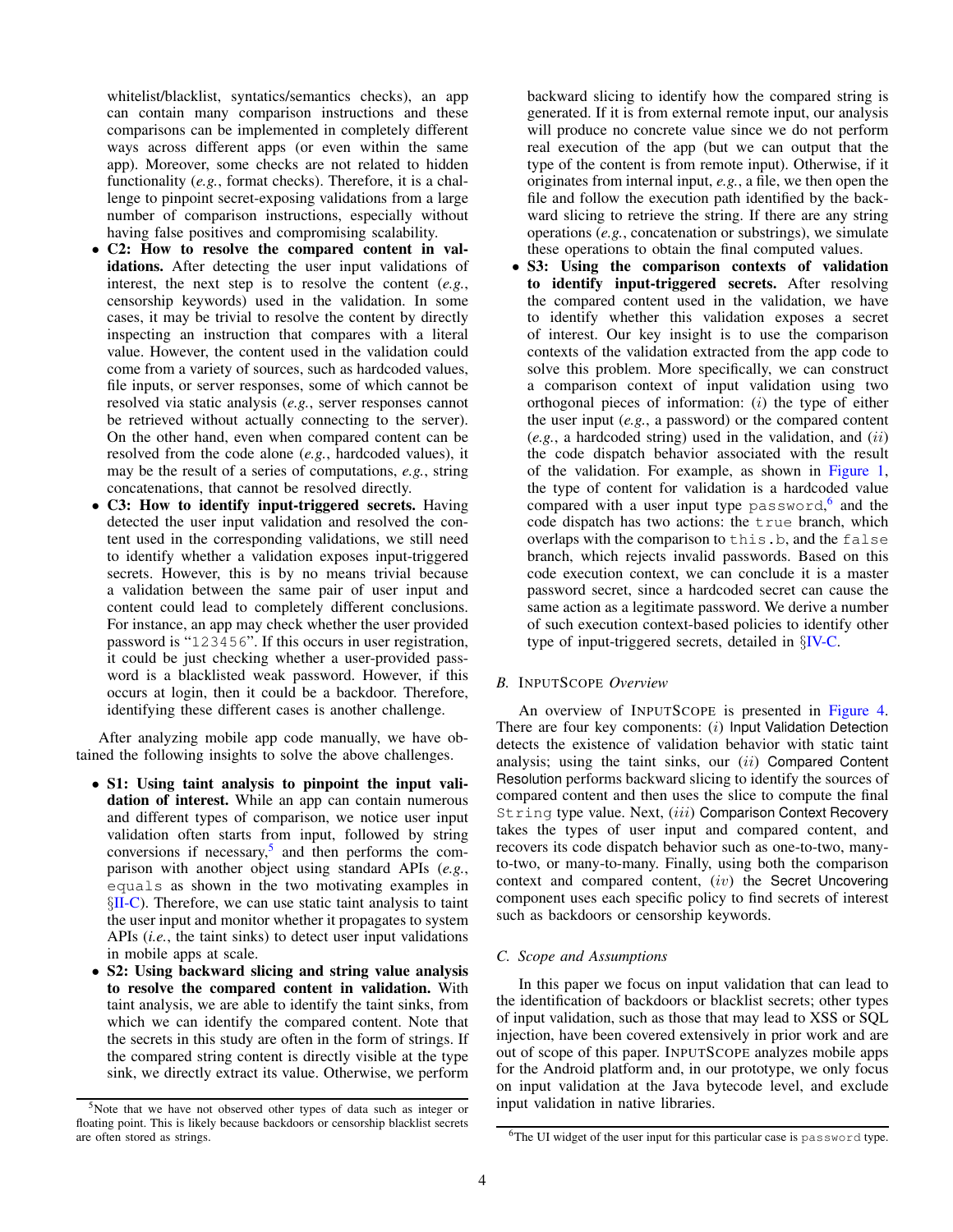<span id="page-4-0"></span>

Fig. 4: Overview of INPUTSCOPE.

In addition, we only focus on the user input that is provided by users via keystrokes, namely EditText. Moreover, we assume the user input field is implemented using Android UI widgets that allow app to read user input by invoking system APIs (e.g., EditText.getText). Other input such as network-input triggered behavior is out of scope as well.

Also, since the secrets of our interest are all concrete values, we particularly focus on the taint sinks that use the equals type of comparison. That is, we do not focus on other comparisons (*e.g.*, using regular expressions) for two reasons: (*i*) scalability (we do not want to track too many taint paths), and  $(ii)$  the nature of our problem (the secrets are concrete string values that are entered from EditText from the input perspective, or stored somewhere inside the app from the compared target perspective).

INPUTSCOPE is resilient to many common types of obfuscation (such as variable/class renaming), but can miss some cases where the app's use of system APIs is obfuscated (*e.g.*, through reflection), or where an app uses private APIs to implement its string operations and comparison. Although we hope to cover such cases in future work, such heavilyobfuscated apps are also out of scope for our current work.

#### IV. DETAILED DESIGN

In this section, we present the detailed design of each component of INPUTSCOPE. Based on the execution order, we first describe how to detect user input validation of interest in §[IV-A,](#page-4-1) then describe our approach to resolve compared content and recover comparison contexts in §[IV-B](#page-4-2) and §[IV-C,](#page-5-0) respectively. Finally, we explain how to uncover backdoors and blacklist secrets based on the information we collected and policies we defined in §[IV-D.](#page-6-0)

#### <span id="page-4-1"></span>*A. Input Validation Detection*

The key objective of INPUTSCOPE is to uncover hidden behaviors from input validations at scale. Since there are a variety of comparisons in app code, we use static taint analysis to taint user input and monitor its propagation to identify user input validations as discussed in §[III-A.](#page-2-4) Today, there are many open source implementations of static taint analysis, *e.g.*, FlowDroid [\[7\]](#page-13-8), Amandroid [\[38\]](#page-14-2), and DroidSafe [\[21\]](#page-13-9). We therefore leverage these open source implementations to solve our input validation identification problem instead of developing from scratch.

<span id="page-4-3"></span>

| Type         | Class                                          | API                                                                                                                 |
|--------------|------------------------------------------------|---------------------------------------------------------------------------------------------------------------------|
| Sources      | EditText<br>EditText                           | getText()<br>getEditableText()                                                                                      |
|              | Editable                                       | toString()                                                                                                          |
|              | Object                                         | equals(Object)                                                                                                      |
| <b>Sinks</b> | String<br>String<br>String<br>String<br>String | equals(Object)<br>indexOf(String)<br>lastIndexOf(String)<br>equalsIgnoreCase(String)<br>contentEquals(StringBuffer) |
|              | StringBuffer<br>StringBuffer                   | indexOf(String)<br>lastIndexOf(String)                                                                              |
|              | TextUtils                                      | equals(CharSequence, CharSequence)                                                                                  |
|              | HashMap<br>Map                                 | containsKey(java.lang.Object)<br>get(java.lang.Object)                                                              |

TABLE I: The list of primary taint sources and sinks used in the detection of user-input validation.

Since static taint analysis with mobile apps has been well studied, we omit its technical details for brevity here. In the following, we only describe how we customize its taint sources and taint sinks in our particular problem. These sources and sinks have been derived by systematically examining all Android framework APIs.

- Taint Sources. We only focus on user input that comes from local user keystrokes. In Android, this type of user input is obtained by invoking a few specific system APIs. There are three such APIs: EditText.getText, EditText.getEditableText, and Editable. toString, as shown in [Table I.](#page-4-3) Therefore, these system APIs are our taint sources.
- Taint Sinks. As discussed in  $\S$ [III-C,](#page-3-1) we only focus on the system APIs that are used for equivalence checks between strings; this set of APIs is detailed in [Table I.](#page-4-3) Note that, in addition to the APIs that directly check the equivalence (*e.g.*, equals), we also include the APIs that can be used for this type of checking indirectly (e.g., Map.get).

#### <span id="page-4-2"></span>*B. Compared Content Resolution*

After the detection of user input validation of interest in a mobile app, next we need to resolve the compared content. Since the secrets in this study are often in the form of concrete strings, the primary objective of our Compared Content Resolution is to resolve the compared string values.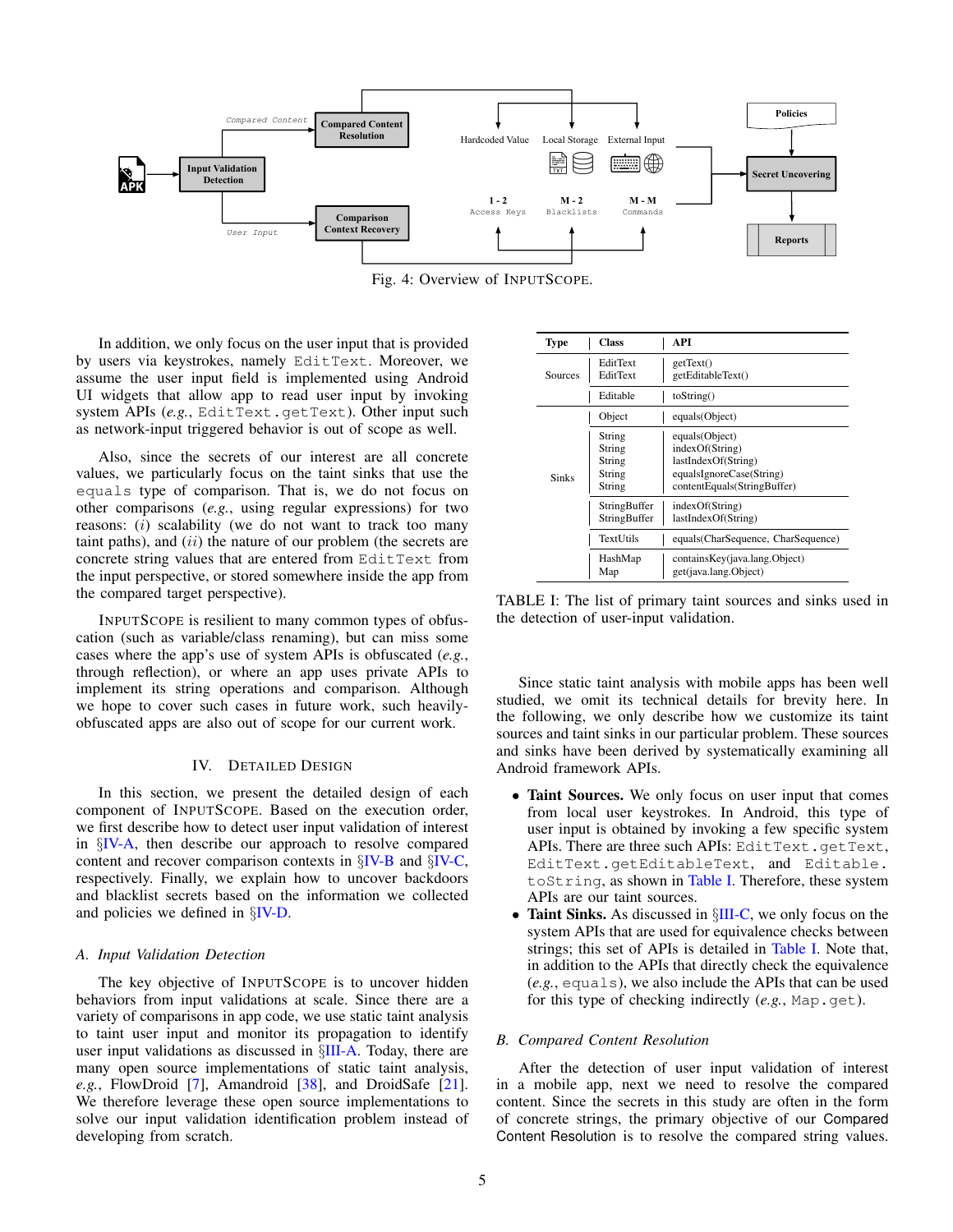However, these values are not always directly visible at taint sinks. Therefore, we first perform a backward slicing on the bytecode to identify how a the string is generated, and then use string value analysis to obtain the final computed values.

Static Backward Slicing. We use static backward slicing to identify how a compared string is generated. Similar to static taint analysis, static backward slicing is performed on the interprocedural data-flow graph (IDFG), which is derived from the inter-procedural control-flow graph (ICFG), where the nodes are instructions and the edges are control-flow transfers, but in the opposite direction (since it is backward). At a high level, it starts from where a targeted variable is used and ends at where it is generated. Since a compared string could come from a variety of sources and its value can be generated in different ways (*e.g.*, from a local file, or a remote server response), we have to resolve them accordingly.

In particular, if it comes from external input (either external local input or external remote input), our backward slicing will produce no concrete string value because the value of these external inputs can only be obtained with real executions (*e.g.*, by connecting to remote servers to fetch them). However, if it is from internal input, which is statically carried within a mobile app, either in its program code (*i.e.*, hardcoded values) or its resource files, we use the following policies to identify them.

- String values from program code. Since the values from program code are typically hardcoded strings in our focused problem, our backward slicing will stop at APIs such as getString. Then we will perform string value analysis (described below) along the data path from where the compared string is generated to where it is used in our taint sinks, to finally resolve the string values.
- String values from resource file. There are three types of resource files that contain string values: files (*e.g.*, text files, JSON files), databases (*e.g.*, SQLite databases), and key-value stores (*e.g.*, sharedPereferences). Because different types of file store data in different formats, we have to resolve their values accordingly. At a high level, we first resolve its name and file-specific semantics, and then resolve the values of interest. For example, in order to resolve a value from a key-value data SharedPereference object, we need to resolve the name of this file and the corresponding "key" to eventually reach the generation of the string.

Meanwhile, to ease the effort for string value analysis in the next step, during the backward slicing, we also maintain an inter-procedural data-dependency graph (IDDG). This IDDG is used to record the computation sequences of relevant string values along the data-flow paths. These sequences are important to reproduce the final string value of the compared content.

String Value Analysis. During the backward slicing, we have obtained a set of targeted string values to resolve. Next, we use a static string value analysis technique we developed earlier in LeakScope [\[46\]](#page-14-3) (which has been open sourced) to reproduce these string values without actually running the program but simulating the string related computations. In particular, with the IDDG that is maintained during the backward slicing, we forwardly calculate the string value of the target variable by following its original execution order captured in IDDG. During this calculation, we simulate the same operation defined

| <b>Sources</b>  | Class                      | API                                                                    |  |  |  |  |  |
|-----------------|----------------------------|------------------------------------------------------------------------|--|--|--|--|--|
|                 | File                       | getName()<br>getAbsolutePath()                                         |  |  |  |  |  |
| Local Storage   | SOLiteDatabase             | rawQuery(String, String[])<br>openDatabase(String, CursorFactory, int) |  |  |  |  |  |
|                 | <b>SharedPreferences</b>   | getSharedPreferences(String, int)<br>getString(String, String)         |  |  |  |  |  |
|                 | <b>Bundle</b>              | getString(String)<br>getCharSequence(String)                           |  |  |  |  |  |
|                 | Intent                     | getStringExtra(String)<br>getCharSequenceExtra(String)                 |  |  |  |  |  |
| External Values | EditText<br>Editable       | getText()<br>toString()                                                |  |  |  |  |  |
|                 | Socket<br><b>SSLSocket</b> | getInputStream()<br>getInputStream()                                   |  |  |  |  |  |

TABLE II: The list of the system APIs used for uncovering the types of the compared content.

by the system APIs. For example, if the string operation is substring, we follow the standard procedure to obtain this substring value. In doing so, we can eventually resolve the string values of the compared content accordingly.

Pruning Compared Content That is Known by Users. Recall that the primary objective of this study is to uncover hidden behaviors, such as backdoors and blacklist secrets, and these secrets should be unknown to the majority of normal users. However, some of the compared content we resolved could come from visible user interfaces (*e.g.*, EditText.setHint). Therefore, we have to prune the resolved compared strings of which normal users are already aware.

To this end, we need to understand the specific text of which users are aware, before typing them into the input field. According to our observation, mobile apps often provide sufficient information in their interface where they ask users to type text and mobile users rarely consult other materials than descriptions displayed in the interface. In other words, the majority of users are only aware of the descriptions from the interface before typing text into input fields. In addition, these descriptions could be either static strings existing in related resource files associated with resource IDs or strings hardcoded in the code that are dynamically loaded by invoking system APIs (e.g., EditText.setHint) that can be obtained automatically in the same way as described above. In either case, if we identify the strings that come from these sources, we exclude this comparison in our result.

## <span id="page-5-0"></span>*C. Comparison Context Recovery*

We have to use the comparison context, *i.e.*, how a user input is compared and its code dispatch behavior, to determine the hidden behaviors (*e.g.*, backdoors) and their types (*e.g.*, censorship keywords). In general, the code dispatch of a user input could have two attributes:  $(i)$  how many times a user input is validated within a judgement block of a method, and (ii) how many potential branches could be taken if the validation is satisfied. These two attributes together can reveal how a user input is validated in terms of deciding the code execution flow.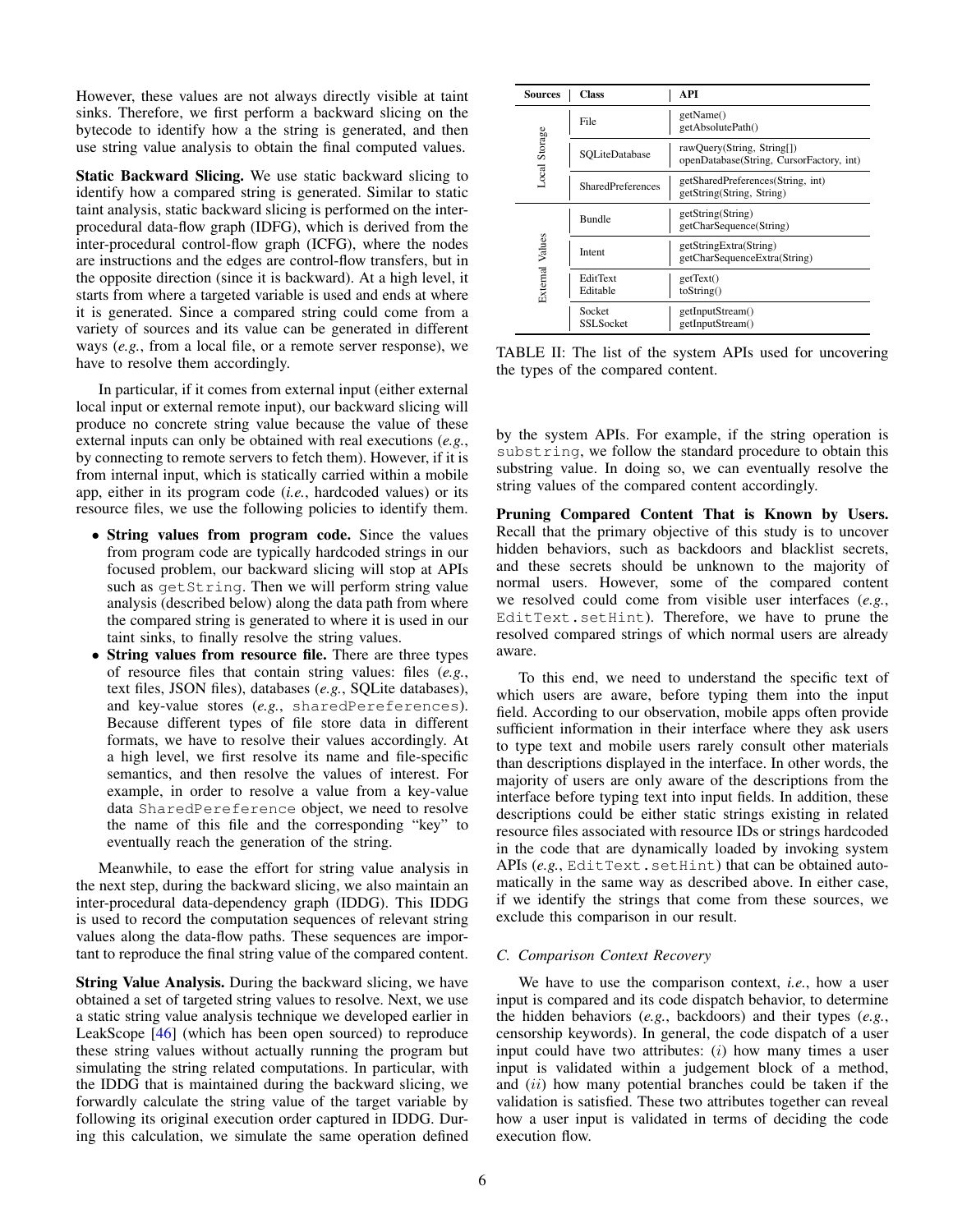To simplify the description of the code dispatch context, we present it in the form of a pair of these two attributes. Since we are interested in understanding the overall quantity property of an attribute (one, two, or more than two) rather than its exact number, we mark each attribute as "one", "two", or "many". Meanwhile, since each satisfied condition can only produce two branches (true or false), we consider it two actions. By counting how many times an input is compared, and also how many actions the comparison can generate, we can have  $(i)$ one comparison and two actions,  $(ii)$  multiple comparisons and two actions, and *(iii)* multiple comparisons and multiple actions. More specifically, we classify dispatch behaviors as:

- One-to-Two Dispatch. This code dispatch indicates that a user input is validated only once in a judgement block within a method. Accordingly, there is only one desired branch to be taken if the condition of user input validation is satisfied. An example of such dispatch is the single if block between line 6 and 9 shown in [Figure 2.](#page-2-1)
- Many-to-Two Dispatch. This code patch means that a user input is validated multiple times in a judgement block. But there would be only one desired branch that will be taken if any of these validations is satisfied. An example of such a dispatch is presented in [Figure 3,](#page-2-3) where the user input is validated with every element in an array. In this case, each comparison between the user input and an element in the array is one condition. Consequently, it has "many" conditions. However, regardless of which condition is satisfied, there would be one desired dispatch to be taken.
- Many-to-Many Dispatch. If there are multiple comparisons and multiple actions, then it means that a user input is validated multiple times with different compared targets, and multiple outcomes can be generated depending on the comparison. A representative example for such dispatch is the switch-case block, where each action is assigned to a unique case.

# <span id="page-6-0"></span>*D. Secrets Uncovering*

Having recovered code dispatches and the resolved compared content for user input validation of interest, next our Secret Uncovering component will use a set of specific policies to uncover the hidden behaviors and secrets. In total, we have defined four policies to uncover four types of hidden behaviors: secret access keys, master passwords, secret commands, and blacklist secrets, based on the three types of different code dispatch behaviors we have recovered.

(I). Uncovering hidden behaviors from one-to-two code dispatch. With this type of code dispatch, since the user input will only be validated once in a method of the app and the compared content is also not known to the user, and meanwhile there are only two outcome actions resulting from the comparison, we can conclude it is likely that the user input serves as a key to unlock a behavior and such a user input can be considered a secret access key.

However, there are still caveats because in some apps, there could be a normal service instead of a hidden service that requires users to type text not shown in the UI for further functionality. For example, in some puzzle game apps, users could be asked to provide correct answers to go to the next round. In such cases, users are also unaware of what to enter. Fortunately, we can use another dimension of the compared content, namely whether the compared content is from an internal hardcoded string inside the app or not. This is because for these interactive types of apps, especially games, they would have made their compared target more flexible (*e.g.*, coming from network servers) instead of directly hardcoding them in the app (otherwise, it can easily lead to game cheating). Therefore, we use the following policy to decide whether there is a secret access key:

### Identifying a Secret Access Key.

*A secret access key is identified if (*i*) the code dispatch of a user input validation is one-to-two and (*ii*) the compared content is a hardcoded string inside the app.*

(II). Uncovering secrets from many-to-two dispatch. In this code dispatch, the user input is validated more than once in a method and the satisfaction for different validations all lead to the same program behavior. Meanwhile, for all of the validations with the same user input, its compared content could be from one source or multiple sources. Therefore, we further break down this code dispatch context into two categories:

• Compared Content from Multiple Sources. If the compared content comes from multiple sources, then this type of comparison illustrates a scenario where, within a method, if a user input is equal to any value among multiple sources, the program will perform the same action. In other words, each compared value can override others. Therefore, if one of these values is a secret hardcoded string, then such a string can be used to override other sources of values to drive the app into the same state. Note that the compared content from different sources indicates that they are generated in different ways and their values are supposed to be different. An example of such behavior is shown in [Figure 1,](#page-2-0) where a hardcoded string in the comparison and also another source of input together decide the branch outcome. Therefore, this behavior is a hidden feature because normal users are unaware the existence of such a string. Inspired by the actions from [Figure 1,](#page-2-0) we call this type of string a master password. However, we do not have to explicitly use the password type of EditText to decide this master password type of backdoor, because the code pattern of  $(i)$  multiple sources of compared content and  $(ii)$  a hardcoded string that can override other input sources has already sufficiently allowed us to decide it is a master password.

## Identifying a Master Password.

*A master password is uncovered if (*i*) the comparison context of user input validation has the many-to-two code dispatch, (*ii*) the compared content comes from multiple different sources, and (*iii*) one of the compared content is a secret hardcoded string.*

• Compared Content from the Same Source. If the compared content is all from the same source, then this type of comparison context presents a scenario where, within a method, if a user input is equal to any value of the compared content, the app will always move to the same state. In other words, these compared content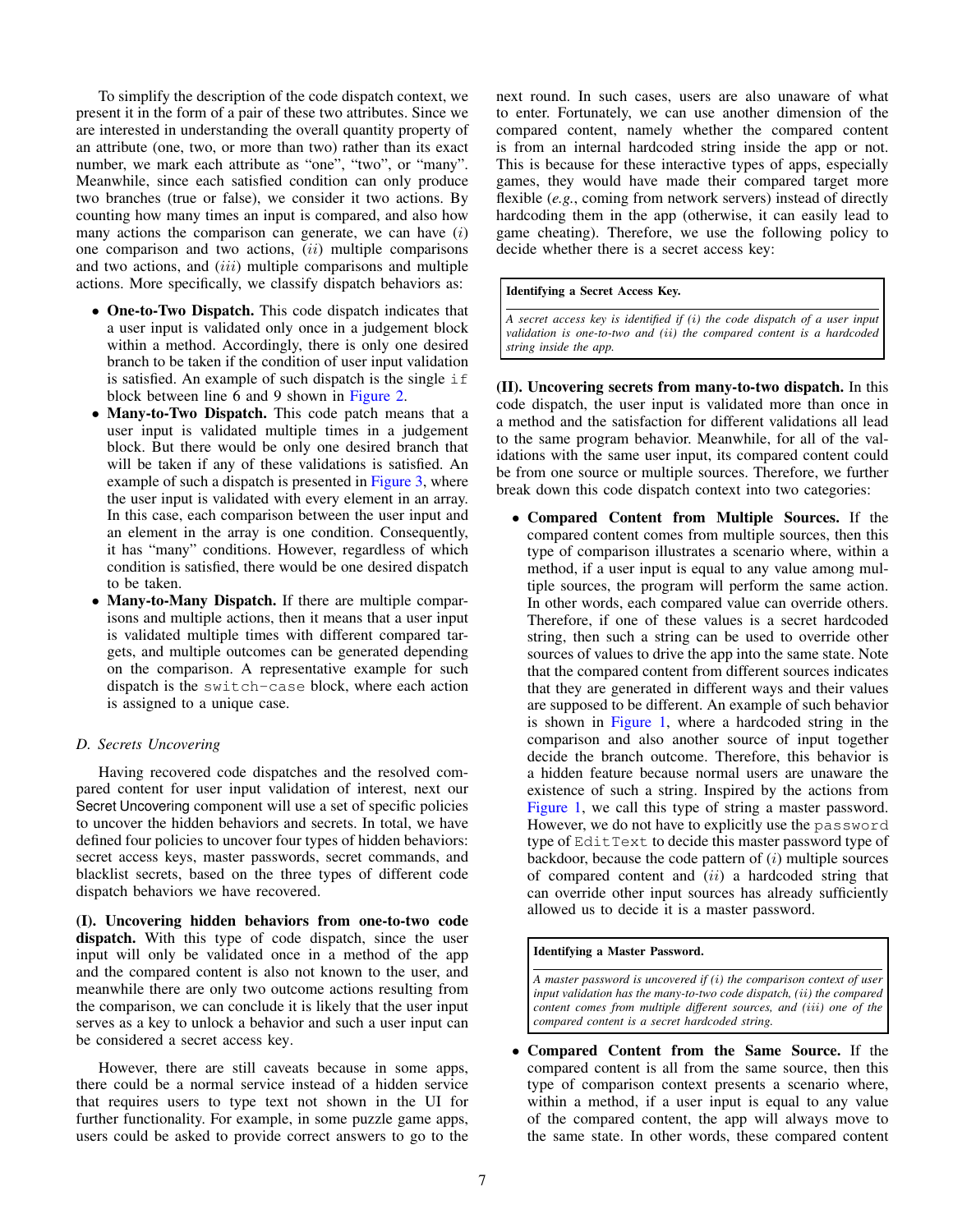items together form a list, and the user input is compared with every item in the list to check equivalence. Each equivalence results in the same program behavior. An example of such comparison is shown in [Figure 3,](#page-2-3) where the app validates the user input with a blacklist to identify the forbidden keywords. Therefore, the compared content actually forms a blacklist, and we can use the following policy to detect it.

### Identifying a Blacklist Secret.

*A blacklist secret is identified if (*i*) the comparison context of user input validation has many-to-two code dispatch and (*ii*) the compared content all come from the same source.*

(III). Uncovering secrets from many-to-many dispatch. In a many-to-many dispatch, the same user input is validated with different compared values, either from the same source or different sources. Meanwhile, if some of the compared content is resolved as secret strings, then such a context indicates that, within a method, a user input could take a value from a set of secret strings and each string can trigger a different program action. In other words, the value space of a user input contains a subset of concrete strings whose values are unknown to normal users, and each of them can drive the app into a different state. Such behavior is very similar to a terminal that accepts different commands. Therefore, we call these secret strings secret commands and we use the following policy to identify them.

| Identifying a Secret Command.                                                                                                                                                                                |
|--------------------------------------------------------------------------------------------------------------------------------------------------------------------------------------------------------------|
| A secret command is identified if $(i)$ the comparison context of user input<br>validation has many-to-many code dispatch and (ii) the compared content<br>  includes more than one hardcoded secret string. |

# V. EVALUATION

We have implemented a prototype of INPUTSCOPE atop Soot  $[2]$  and LeakScope  $[46]$ , with borrowed code from FlowDroid [\[7\]](#page-13-8) to statically detect the user-input validation, reveal its contexts, and extract its compared content. In total, INPUTSCOPE consists of around 5,500 lines of our own code. In this section, we present the evaluation results. We first describe how the evaluation is set up in  $\frac{S}{V-A}$ , and then present our detailed evaluation results in  $\S$ [V-B.](#page-7-1)

# <span id="page-7-0"></span>*A. Evaluation Setup*

Dataset Collection. We collected the Android apps from three different sources to evaluate INPUTSCOPE. The first source is Google Play, which is the largest world-wide Android app market. To ensure a reasonable distribution of the apps, we successfully crawled the top 100,000 free apps across all categories based on number of installations at the end of April, 2019. The second source is from an alternative app store, Baidu Market, from which we have crawled the top 20,000 free apps during the same time period as our crawl of Google Play apps. The third source is pre-installed apps, and we obtain 30,000 of them directly from over 1,000 Samsung firmware images, which were downloaded from SamMobile<sup>[7](#page-7-2)</sup>. Altogether, our dataset consists of 150,000 mobile apps.

<span id="page-7-3"></span>

| <b>Item</b>                            | Value    |
|----------------------------------------|----------|
| # Apps tested                          | 150,000  |
| # Apps containing equivalence checking | 114,797  |
| # Apps check empty input only          | 34, 958  |
| # Apps check non-empty input           | 79,839   |
| # Apps contain backdoor secrets        | 12,706   |
| % Apps in Google Play                  | $6.86\%$ |
| % Apps in alternative Market           | $5.32\%$ |
| % Apps in pre-installed apps           | 15.96%   |
| # Apps - secret access keys            | 7,584    |
| # Apps - master passwords              | 501      |
| # Apps - secret privileged commands    | 6,013    |
| # Apps contain blacklist secrets       | 4,028    |
| % Apps in Google Play                  | 1.98%    |
| % Apps in alternative Market           | $4.46\%$ |
| % Apps in pre-installed apps           | 3.87%    |

TABLE III: Overall statistics of the evaluation results.

Testing Environment. We use two servers to run our experiments. One server runs Ubuntu 16.04 with 256 GB memory and an Intel Xeon E5-2695 v4 CPU that crawls apps from the Google Play and analyzes them with INPUTSCOPE, and the other one runs Ubuntu 16.04 with an AMD EPYC 7251 CPU and 256G memory that is in charge of extracting the preinstalled apps from Samsung firmware images, downloading apps from the alternative market, and executing INPUTSCOPE to analyze these apps.

# <span id="page-7-1"></span>*B. Evaluation Results*

In total, INPUTSCOPE took around 24 days to discover mobile apps containing backdoors or blacklist secrets from these 150,000 mobile apps. Specifically, as presented in [Table III,](#page-7-3) we first identified 114,797 mobile apps that contain equivalence checking. Note that an app can detect whether a user input is empty by simply checking whether the input is equivalent to an empty string. There are 34,958 mobile apps that perform these empty-only checks, and we thus exclude them from further analysis. In the remaining 79,839 mobile apps, INPUTSCOPE identified 4,028 apps containing blacklist secrets and 12,706 apps containing backdoor secrets. There are 7,584 apps with secret access keys, 501 apps that embed master passwords, and 6,013 apps with secret commands. Moreover, these security risks hold generally across all of our data sources. Specifically, the prevalence of backdoor secrets in apps is 6.86%, 5.32%, and 15.96% on the Google Play store, the alternative market, and pre-installed apps, respectively, and the percentage of apps containing blacklist secrets in these three data sources are 1.98%, 4.46%, and 3.87%.

Next, we examine these results in greater detail to understand two key questions. First, what kind of advantage could be taken by using the uncovered hidden behaviors such as backdoors? Second, what are the detailed items in a blacklist, and why they are blocked? To this end, we have manually inspected the top apps in each category, and we present here a detailed security analysis. Note that the top apps from Google Play and Baidu Market can be easily identified based on the download numbers from their app stores, but we cannot

<span id="page-7-2"></span><sup>7</sup>https://www.sammobile.com/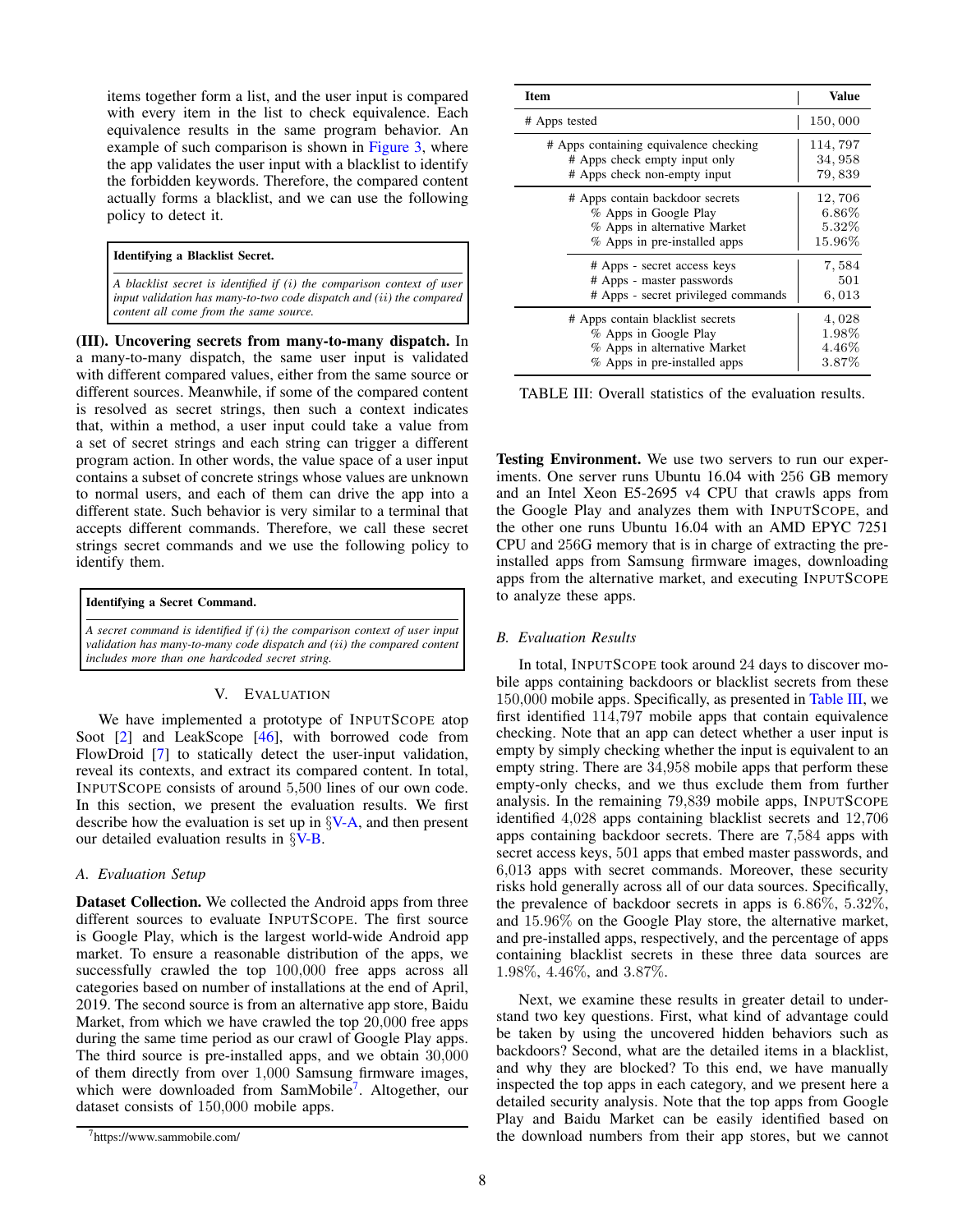<span id="page-8-0"></span>

| <b>Usage</b><br><b>Description</b>              | # Installs                                                                                                                             | Category                                                             | Package<br>Name                                                                            | <b>Access</b><br><b>Keys</b>                          |
|-------------------------------------------------|----------------------------------------------------------------------------------------------------------------------------------------|----------------------------------------------------------------------|--------------------------------------------------------------------------------------------|-------------------------------------------------------|
| Hidden<br>Admin Interface<br>Login              | $5,000,000 - 10,000,000$<br>5,000,000 - 10,000,000<br>$1,000,000 - 5,000,000$<br>$1,000,000 - 5,000,000$<br>$1,000,000 - 5,000,000$    | <b>Sports</b><br>Dating<br>Social<br>Travel<br><b>News</b>           | air.**.1****<br>$e^{***}$ . $0***$<br>co.**.g****<br>com.**.j****<br>com.**.a****          | $U^{***}S$<br>$i***g$<br>$S***n$<br>J***!#<br>$w***#$ |
| Arbitrary<br>User Password<br>Recovery          | $10,000,000 - 50,000,000$<br>$5,000,000 - 10,000,000$<br>$1.000.000 - 5.000.000$<br>$1,000,000 - 5,000,000$<br>$1,000,000 - 5,000,000$ | Health<br>Personal.<br>Games<br>Product.<br>Lifestyle                | $org.**.p***$<br>$com.l^*.k^{****}$<br>$com.**.c***$<br>com.**.cu***<br>$com.**.p***$      | 8***8<br>$0***9*$<br>$q***3$<br>$h***$<br>$*6**0$     |
| Advanced<br>Service Payment<br><b>Bypassing</b> | $1,000,000 - 5,000,000$<br>$1,000,000 - 5,000,000$<br>$1,000,000 - 5,000,000$<br>$1,000,000 - 5,000,000$<br>$1,000,000 - 5,000,000$    | Product.<br><b>Books</b><br><b>Books</b><br><b>Books</b><br>Product. | com.**.n****<br>$com.g*.d***$<br>$com.g*.d***$<br>$com.g*.t***$<br>$\mathbf{v}^*$ **.tr*** | $\#***+$<br>$q***d$<br>$q***d$<br>$q***d$<br>$q***d$  |

TABLE IV: Detailed results of top inspected mobile apps containing secret access keys.

identify the top apps from the pre-installed dataset since all of them are installed when users purchased the phone and likely have the same distribution. We therefore only focus on the apps from the app stores in our case studies below, though we have also observed similar patterns in pre-installed apps.

1) Hidden Backdoor Behaviors: Since INPUTSCOPE has discovered three types of input-triggered hidden behaviors using  $(i)$  secret access keys,  $(ii)$  master passwords, and  $(iii)$ secret commands, we present detailed analysis for each of these categories in the following.

(I). Hidden Behaviors Triggered by Secret Access Keys. To better understand why such hidden behaviors exist, we have manually inspected a set of 30 apps that are randomly selected from the apps with more than one million installs and summarized the three most common types of usage that we can recognize. In addition, we present the detailed results of the top five apps for each usage, 15 apps in total, in Table IV, where the first column describes the type of usage, the next three columns provide the number of downloads, its category, and its package name, respectively, and the last column shows the identified secret access key for each app. We have summarized the following three types of usages with our best effort as also listed in Table IV:

- Logging into administrator interfaces. We have identified access keys that can be used to log into an app's administrator interface, which is invisible to normal users and allows users to change the configuration of the app. An example in this case is a very popular sports live streaming app with more than 5 million installs. In particular, it allows anyone to login as an administrator with the access key "U\*\*\*S" from the hidden administrator interface in its "Setting" menu. After the successful login, the administrator interface allows an attacker to perform privileged actions such as changing configuration URLs, changing network IDs, or resetting a "temporary pass".
- Resetting arbitrary user passwords. We have also discovered access keys to trigger the hidden behaviors of recovering or resetting normal users' passwords. We take a popular app providing screen-locking services with more than 5 million installs as an example. To launch this attack, first, attackers can simply trigger a hidden button af-

<span id="page-8-1"></span>

| # Installs                                                                                                                                                                                                                                    | Category                                                                                                | Package Name                                                                                                                                                                     | <b>Master Pwd</b>                                                                                                         |
|-----------------------------------------------------------------------------------------------------------------------------------------------------------------------------------------------------------------------------------------------|---------------------------------------------------------------------------------------------------------|----------------------------------------------------------------------------------------------------------------------------------------------------------------------------------|---------------------------------------------------------------------------------------------------------------------------|
| 10,000,000 - 50,000,000<br>$5,000,000 - 10,000,000$<br>$5,000,000 - 10,000,000$<br>$1,000,000 - 5,000,000$<br>$1,000,000 - 5,000,000$<br>$1,000,000 - 5,000,000$<br>$1,000,000 - 5,000,000$<br>$500,000 - 1,000,000$<br>$500,000 - 1,000,000$ | Tools<br><b>Tools</b><br>Health<br><b>Tools</b><br>Entert.<br>Finance<br>Tools<br>Parenting<br>Product. | $com.a***$<br>$s^{**}.c^*.g^{****}$<br>$in.p*.1***$<br>$com.m*.p***$<br>com.kiddoware.kidsplace<br>$com.v^*.p^{****}$<br>$it.v*.d***$<br>$com.*s.m***$<br>com.movinapp.quicknote | $9***8$<br>$1 * 6 * *$<br>$*Q**2$<br>4***?<br>5493<br>$0$ <sup>*<math>f</math>*s</sup><br>$1v***3$<br>****1<br>1349100416 |
| $500,000 - 1,000,000$                                                                                                                                                                                                                         | Tools                                                                                                   | $com.s*.h***s$                                                                                                                                                                   | $h*r*1$                                                                                                                   |

TABLE V: Detailed results of top inspected mobile apps containing master passwords.

ter multiple trials with a wrong password. Then, attackers can click the hidden button to get a new interface where a special code is requested. After providing the code  $0^{**}9^*$ , attackers can reset the password to unlock the screen.

Bypassing advanced service payment. We also have verified there are access keys that can purchase in-app advanced services for free. For instance, we have extracted an access key, q\*\*\*d, from a popular translation app with more than one million installs. Similar to the motivating example, by simply typing this code in the EditText which accepts text for translation and clicking the translate button, one can remove the advertisement displayed in the app for free. However, removing advertisements is a service available for purchase with a fee of \$12.99.

From these detailed case studies, we can notice that the user input validations in apps can expose their secret access keys and can be used to launch various attacks against both the users of the mobile app  $(e.g.,$  resetting their passwords) and also the service providers of the app  $(e.g., by passing their$ service payment). Also, surprisingly, these types of mistakes can even occur in popular apps with millions of installs. In addition, we observed that the same group of developers could make the same mistake across all of their apps.

(II). Hidden Behaviors Triggered by Master Passwords. INPUTSCOPE has identified 501 master passwords among the tested apps. We also randomly selected 10 popular apps to understand the hidden behaviors triggered by these master passwords, and the result for these apps is presented in Table V. Since a master password can be used to hijack/override another compared target, it is extremely dangerous. During our manual investigation with these apps, we found a security related app with more than 10 million installs, which is designed to help a user lock their smartphone when it is lost by allowing legitimate users to control the phone remotely. While this app provides many different security mechanisms to protect its users, e.g., remotely wiping the phone via SMS, it contains a master password  $9***8$  to bypass its protection on the privacy apps that are set to be locked when the phone is lost. Another interesting case is a diary app where users can lock the diary with their passwords. However, an attacker can use the password  $lv$ \*\*3 to unlock the secret diary, although the app will display a text at the bottom of the screen saying "wrong password".

(III). Hidden Behaviors Triggered by Secret Commands. INPUTSCOPE identified 6,013 mobile apps containing secret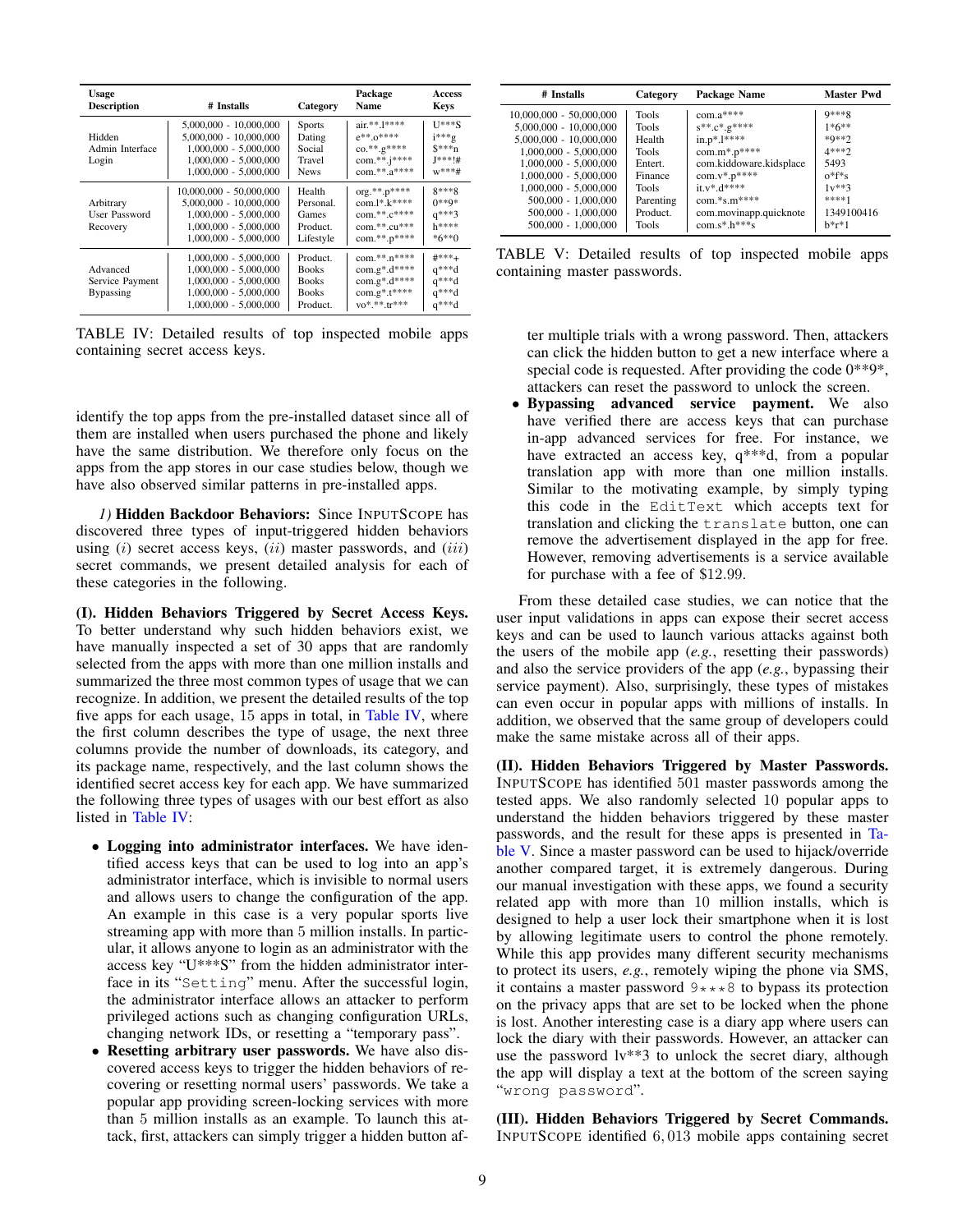<span id="page-9-0"></span>

| # Installs                | Category     | Package Name                   | <b>Commands</b>                                                    |
|---------------------------|--------------|--------------------------------|--------------------------------------------------------------------|
| $10,000,000 - 50,000,000$ | Tools        | $com.*$ whe $*d$               | $w^{***}$ l. d***n. B***u. $w^{***}$ k                             |
| $10,000,000 - 50,000,000$ | Music&Audio  | com.th.ringtone.maker          | enableartistalbum, disableartistalbum                              |
| $10,000,000 - 50,000,000$ | Games        | $ru.c*.s***$                   | $8***4, 82***, 6***9$                                              |
| $5.000.000 - 10.000.000$  | Education    | $W^*.*n.****g$                 | $t^{***}$ e on, $b^{***}$ l, $f^{***}$ e, $b^{***}$ l, $d^{***}$ g |
| 1,000,000 - 5,000,000     | Shopping     | $com.b*.a***y$                 | $p^{***}f$ , $d^{***}p$ , $c^{***}f$ , $p^{***}n$ , $d^{***}s$     |
| 1,000,000 - 5,000,000     | Education    | $com.*a.b**n*$                 | S***D#, M****, G***S, G***I, D***P. C***R                          |
| 1,000,000 - 5,000,000     | Games        | $com.c*.f***s$                 | $c***h. e***t$                                                     |
| 1,000,000 - 5,000,000     | Social       | $com.c*.s***$                  | *#0*#, *#*1#, *#*3#, *#*5#, *#*2#                                  |
| 1,000,000 - 5,000,000     | Games        | $com.h*.e***$                  | $un***s. 10***1.10***s. un***$                                     |
| 1,000,000 - 5,000,000     | Productivity | com.lfantasia.android.outworld | (maroonAuth), (amberAuth), (darkCyanAuth)                          |

TABLE VI: Detailed results of top identified mobile apps containing secret commands.

commands. As before, we manually inspected the commands in the top 10 mobile apps according to their number of installations and summarized their common usages; this detailed result is presented in Table VI. The first column shows the number of installs, followed by its category, its package name, and the uncovered secret commands. We found that these commands can be classified into two categories: debugging and non-debugging, based on whether the commands are for developer use or not.

- Commands for Debugging. The most common use of these commands is to drive the app into debug mode and test the app's low level functionality. Many of the identified secret commands belong to this category. For example, as presented in Table VI, the shopping app can debug HTTP connections and proxy via the  $d***p$  and  $p***f$  commands, respectively. An education app can activate test mode using the command  $t***e$  on.
- Commands for Other Functionality. Other than debugging, which can be easily identified, the remaining commands fall into other categories, such as triggering hidden functions that are unknown to normal users. For instance, a social app contains various commands such as  $*#0*3#$ and  $*#*2#$  to trigger various hidden functions such as clearing all cached data and account settings. Similarly, an education app can use  $C$ \*\*\*R to clear users' settings.

2) Hidden Blacklists Secrets: Given the diverse content a blacklist may contain, to understand why there exists such blacklist, we manually investigated the top 20 popular apps that expose their blacklist secrets based on the size of their blacklists. In the following, we provide our analysis of the blacklists with these apps at both the aggregated (macro) level and fine-grained (micro) level.

**Aggregated Macro Results.** We show the aggregated macrolevel results of these apps in Table VII, where the first column shows the market to which the app belongs, the second column shows where its blacklist is stored, followed by its number of installs, its blacklist's content languages, and its blacklist size in terms of number of items.

• Languages. We found that the content comes from three different languages: Chinese, English, and Korean. This indicates that the usage of blacklists is not restricted to a specific country or language. Interestingly, we found that even when the primary language is not English, the blacklist usually involves several English words; however, if the primary language is English, then we did not see any case where a blacklist contained words in other languages.

<span id="page-9-1"></span>

| м           | S               | # Installs                | Package Name           | Lang. | <b>Size</b> |
|-------------|-----------------|---------------------------|------------------------|-------|-------------|
|             | Storage         | $10,000,000 - 50,000,000$ | $com.*.p**r*$          | E     | 324         |
|             |                 | $10,000,000 - 50,000,000$ | $C***$ f****           | E     | 1,000       |
|             |                 | $5,000,000 - 10,000,000$  | $com.w^*.s^{****}$     | CЕ    | 10,439      |
|             | Local           | $500,000 - 1,000,000$     | $com.k^*$ . $j^{****}$ | E     | 1,594       |
|             |                 | $100,000 - 500,000$       | $com.p*.p***$          | E     | 78          |
| Google Play | $_{\rm sr}$     | $5,000,000 - 10,000,000$  | $com.s*.c***t$         | E K   | 27          |
|             |                 | $1,000,000 - 5,000,000$   | $com.q***k$            | E     | 13          |
|             | Hardcode        | $100,000 - 500,000$       | com.b*. $l***v$        | E     | 7           |
|             |                 | $100,000 - 500,000$       | $in.*.1*.v***t$        | E     | 16          |
|             |                 | $50,000 - 100,000$        | $kr** z* d***$         | E K   | 562         |
|             | Storage         | 50,000,000 - 100,000,000  | $com.* .t***$          | C     | 1,958       |
|             |                 | 50,000,000 - 100,000,000  | $com.y^*.t^{****}$     | C     | 3,366       |
|             |                 | $10,000,000 - 50,000,000$ | $com.i**i**$           | C     | 1,960       |
|             | Local           | $1,000,000 - 5,000,000$   | $com.y^*.W^{****}$     | C E   | 3,966       |
|             |                 | $1,000,000 - 5,000,000$   | $comm. m^* . i^{****}$ | С Е   | 4,154       |
| Alternative | S <sub>tr</sub> | $10,000,000 - 50,000,000$ | $com. z^* . h^{****}$  | CЕ    | 145         |
|             |                 | $10,000,000 - 50,000,000$ | $com.**.q***$          | C     | 372         |
|             | Hardcode        | $5,000,000 - 10,000,000$  | com.a*.*****           | C     | 87          |
|             |                 | $1,000,000 - 5,000,000$   | $com. j^* . s^{****}$  | C     | 93          |
|             |                 | $1,000,000 - 5,000,000$   | $v^{**}E^{**}n^{**}$   | CЕ    | 451         |

TABLE VII: Aggregated results of top tested apps containing black-lists: M for Market, S for Source of a blacklist, E for English, C for Chinese, K for Korean.

• Sizes. We observed that the size of the blacklist varies across apps regardless of their popularity, from more than  $10,000$  items to only 7 items in the list. In general, blacklists read from local storage contain more items than those hardcoded in the code, and Chinese blacklists contain many more items than Korean or English blacklists, where the size of English blacklist is relatively smaller than the other two languages. That might be result of the fact that Chinese blacklists cover more

<span id="page-9-2"></span>

| Category    | <b>Detailed Blacklist Type</b>                      |  |  |  |  |  |  |  |  |
|-------------|-----------------------------------------------------|--|--|--|--|--|--|--|--|
| Drug        | 01-Addictive Drug, 02-Aphrodisiac, 03-Hallucinogen  |  |  |  |  |  |  |  |  |
| $Cu$ lt     | 04-Cults Name, 05-Malignant Event                   |  |  |  |  |  |  |  |  |
| Frand       | 06-Fake Certificates, 07-MLM                        |  |  |  |  |  |  |  |  |
| Gamble      | 08-Chess & Card, 09-Lottery, 10-Jockey              |  |  |  |  |  |  |  |  |
| Insult      | 11-Bullying, 12-Racial Discrimination, 13-Obscenity |  |  |  |  |  |  |  |  |
| Password    | 14-Weak Password                                    |  |  |  |  |  |  |  |  |
| Politics    | 15-Leaders Name, 16-Mass Incident, 17-Rebel         |  |  |  |  |  |  |  |  |
|             | 18-Parade, 19-Separatist                            |  |  |  |  |  |  |  |  |
| Pornography | 20-Adult Video, 21-Escort Service                   |  |  |  |  |  |  |  |  |
| Website     | 22-Anti-government, 23-Fake News, 24-Pornography    |  |  |  |  |  |  |  |  |
|             | 25-Criminal                                         |  |  |  |  |  |  |  |  |

TABLE VIII: Blacklist types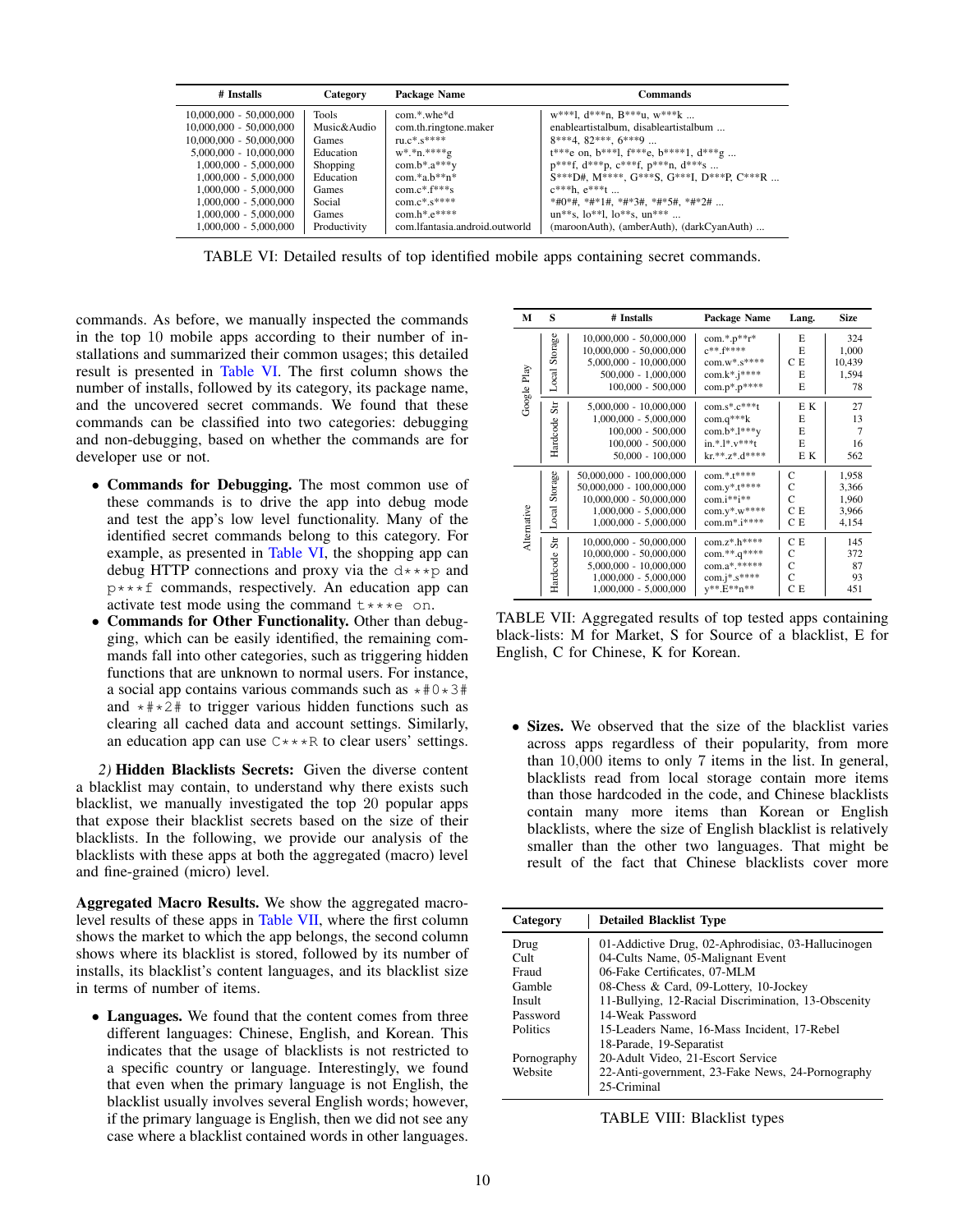<span id="page-10-0"></span>

|             |                                                            |                                                                                                     |                   | Drug |    |    | Cult           | Fraud |    |        | Gamble |    |    | Insult |    | <b>PWD</b> | Politics |    |    |    |    | Porn |                 |    | Website |    |                |
|-------------|------------------------------------------------------------|-----------------------------------------------------------------------------------------------------|-------------------|------|----|----|----------------|-------|----|--------|--------|----|----|--------|----|------------|----------|----|----|----|----|------|-----------------|----|---------|----|----------------|
|             | Market Category                                            | Package Name 01                                                                                     |                   | 02   | 03 | 04 | 05             | 06    | 07 | 08     | 09     | 10 | 11 | 12     | 13 | 14         | 15       | 16 | 17 | 18 | 19 | 20   | 21              | 22 | 23      | 24 | 25             |
|             | Games<br>Social                                            | com.*.p**r*<br>$c***f***$                                                                           | O<br>O            |      |    |    | IJ             |       |    |        |        |    |    |        |    |            |          |    |    |    | .) |      | O<br>O          |    |         |    |                |
| Google Play | Games<br>Entertainment<br>Social                           | $com.w^*.s^{****}$<br>$com.k*.i***$<br>$com.p*.p***$                                                | Ō<br>О            |      |    |    | O              |       |    | C      |        |    |    |        |    |            |          |    |    |    |    |      | O               |    |         |    |                |
|             | Games<br>Lifestyle<br>Lifestyle                            | $com.s*.c***t$<br>$com.q***k$<br>$com.b*.1***y$                                                     | Ó<br>$\circ$<br>О | Ċ    |    |    | Ó              |       |    | С      |        |    |    |        |    |            |          |    |    |    | Э  | O    | O<br>O<br>Ō     |    |         |    |                |
|             | Social<br>Communication                                    | $in.*.1*.v***t$<br>$kr.**.Z*.d****$                                                                 | $\circ$<br>O      |      |    |    |                |       |    |        |        |    |    |        |    |            |          |    |    |    |    |      |                 |    |         |    | O              |
|             | Education<br>Education<br>Social                           | $com.*.****$<br>$com.y^*.t^{****}$<br>$com.i**i**$                                                  |                   |      |    |    |                |       |    |        |        |    |    |        |    |            |          |    |    |    |    |      |                 |    |         |    |                |
| Alternative | Shopping<br>Entertainment<br>Productivity<br>Entertainment | $\text{com.} \mathbf{y}^*.\mathbf{w}^{***}$<br>$com.m*.i***$<br>$com.z^*.h^{****}$<br>$com.**.q***$ | O<br>O            |      |    |    |                |       |    |        |        |    |    |        |    |            |          |    |    |    |    |      |                 |    |         |    |                |
|             | Social<br>Entertainment<br>Education                       | $com.a*.*****$<br>$com. j^* . s^{****}$<br>$y^{**}E^{**}n^{**}$                                     | Ō<br>Ó            |      |    |    |                |       |    | С<br>C |        |    |    |        |    |            |          |    |    |    |    |      |                 |    |         |    |                |
|             | <b>Statistics</b>                                          |                                                                                                     |                   |      | 8  | 11 | 8 <sup>1</sup> | -11   | 6  |        | 8      | 6  | 19 | 9      | 20 |            | 11       | 11 | 8  | 8  | 11 | 10   | 13 <sup>1</sup> | 8  | 5       | 8  | $\overline{7}$ |

TABLE IX: Fine-grained results of blacklist for top tested apps:  $\bullet$  for presence, and  $\circ$  for absence.

categories than Korean and English blacklists. More details will be presented in the following analysis.

Fine-grained Micro Results. After understanding the content of blacklist at the aggregated macro level, we then zoom into each blacklist to understand them at fine-grained micro-level. We created a best-effort classification of their content into 9 semantic categories including *drug, cult, fraud, gambling, in*sult, password, politics, pornography, and website. In addition, we also list the recognized 25 micro-level types of content for each semantic category in Table VIII. Note that we only present the micro-level classification of the keywords of the blacklist instead of the exact words at Table IX, given their inappropriate content and large size.

- Commonly blocked content in three languages. We can observe that all blacklists in three languages filter keywords in the category of *insult* and *pornography*, according to Table IX. In particular, in the category of *insult*, there are 20 blacklists that filter keywords related to the concept of *obscenity*, 19 blacklists (except one blacklist in Chinese) that also block keywords used for *bullying*, and 9 blacklists that filter expressions related to racial discrimination; three contain only English keywords, three contain only Chinese words, and three blacklists contain content in both of these languages. Meanwhile, in the category of *pornography*, there is one blacklist containing both English and Korean content, four blacklists containing English and Chinese words, as well as two English exclusive blacklists and 7 Chinese exclusive blacklists that block keywords related to escort services. Finally, there are 7 Chinese-exclusive and 4 Chinese and English combined blacklists that block adult video.
- Uniquely blocked content in each specific language. Besides the commonly blocked content, we noticed one English blacklist containing items that we classify as weak passwords, while no blacklist in the other two languages filters such passwords. As for blacklist content in Korean, first, we did not witness a blacklist containing Korean

content exclusively, and second, blacklists with Korean content in our dataset block no unique content other than porn and insults. However, we did find blacklists consisting of Chinese keywords covering 6 unique semantic categories (i.e., drug, cult, fraud, gamble, politic, and website) with 19 micro-level types defined in Table VIII. Specifically, in the *drug* category, 8 blacklists block keywords relating to hallucinogens, 7 blacklists filter addictive drug, and also 7 blacklists forbid content related to *aphrodisiacs*. In the category of *cult*, we have 11 blacklists that disallow *cult name* and 8 disallow mentioning *malig*nant event. As for the category of politics, keywords relating to leader names, mass incidents, and slogans for separatism are blocked by all Chinese blacklists. In addition, there are also 8 blacklists that forbid words from the rebel and *parade* categories. Interestingly, only Chinese blacklists try to filter information about *fraud* and *gambling*. In particular, 11 of them block content for forging fake certificates, and 6 of them disallow advertisements about multi-level marketing (MLM) organizations. For gambling, keywords related to *lottery* are blocked by 8 blacklists, names of *chess*  $\&$  *card* games are disallowed by  $7$ blacklists, and information about Hong Kong Jockey (an organization that allows betting on horse racing and other sports) is also forbidden in 6 blacklists. Finally, there are 8 blacklists that disallow sharing the URL of websites whose content includes supporting *anti-government* and showing *pornography*, 7 also forbid criminal websites, and 5 filter websites disseminating fake news.

From these results, we can make several interesting observations. First, a keyword might be forbidden on one platform but would be accepted on another platform, even if these platforms intend to filter the same semantic category of words. For example, there are 9 platforms that block words related to *racial discrimination*, while the other 11 won't, even though all platforms in this study try to filter insult expressions. Second, Chinese blacklists cover many more semantic categories than the blacklists consists of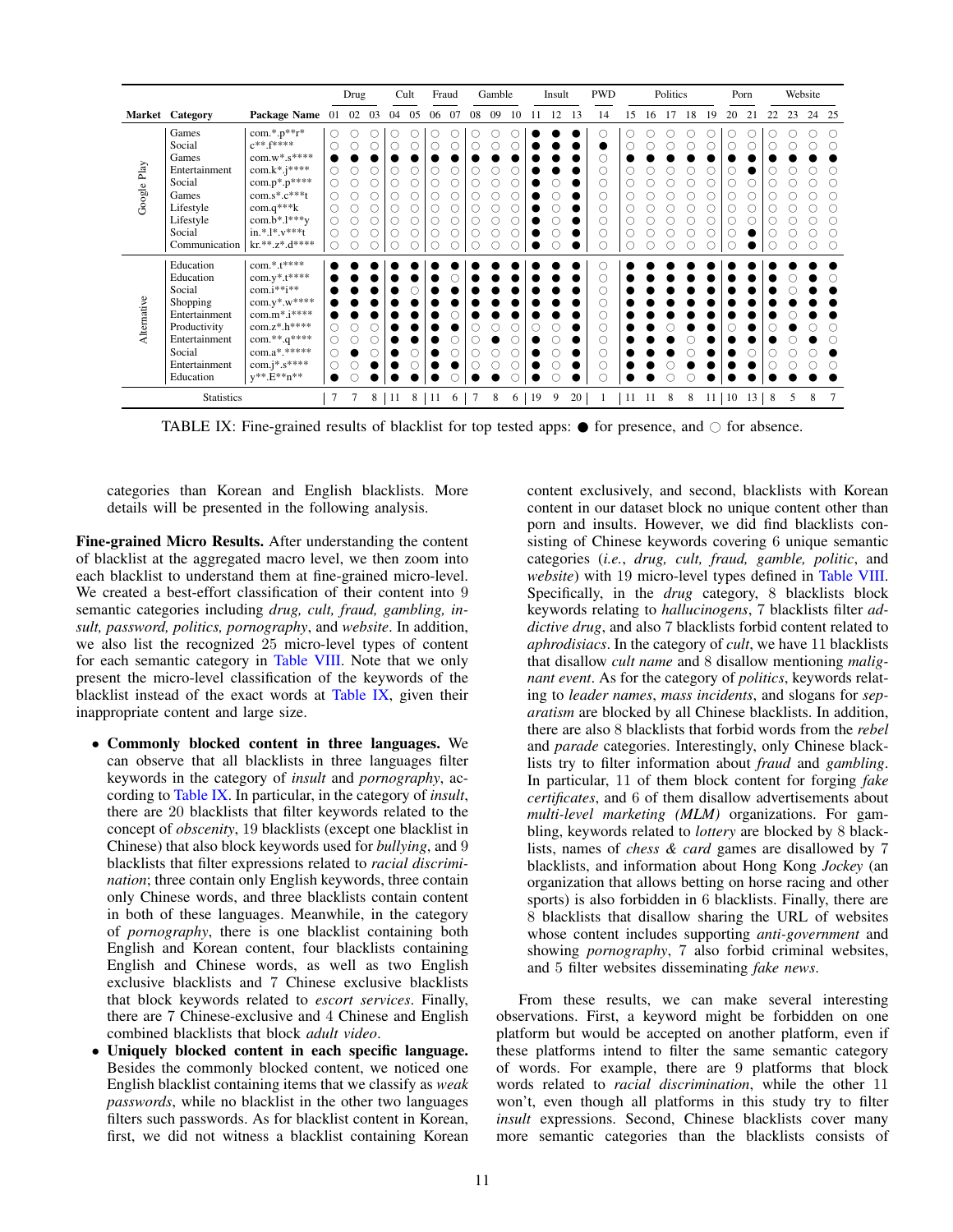other two languages. Besides filtering keywords in semantic categories such as *politic*, *cult*, and *gamble* that could be a result of political or law enforcement reasons, they also try to exclude content that might cause damage to people's lives, *e.g.*, *drug*, *fraud*, and criminal *website*. Moreover, another interesting observation is that mobile apps may use blacklistbased methods to validate weak passwords, though we only encountered one such case in our manual investigation.

From a security perspective, blacklist identification and extraction has two benefits. First, developers may have an interest in preventing abuse and harassment on their platforms, and may be unaware that client-side enforcement is ineffective at providing this capability. Second, users may be unaware that an app is limiting their freedom of expression, and exposing types of content being filtered can help them make more informed choices about what platforms they participate in.

## VI. DISCUSSION

# *A. Accuracy of Secrets Uncovering*

INPUTSCOPE relies on static analysis with a set of security policies to identify a variety of secrets that can trigger hidden behaviors within an app. To better understand these behaviors and evaluate the accuracy of our secret uncovering policies, we manually analyzed the top popular apps. More specifically, we first decompiled each app and inspected its code to identify whether the secret values we discovered can actually trigger actions (*e.g.*, invoking methods). If so, then we moved on to understand the purpose of this action by reading the code as well as finding the correct way to navigate the app and try to trigger the action for dynamic verification. Among the total number of 70 apps we have manually analyzed with our best effort and understanding, we have identified 1 misclassification and 8 false positives, resulting an accuracy of 87.14%.

In particular, a false positive in this study refers to an extracted value that  $(i)$  cannot trigger actions,  $(ii)$  triggers behaviors that can be achieved by normal operations, or  $(iii)$ where the triggered action is benign even though it cannot be triggered normally. In our manual analysis, we have identified 8 false positive cases where 6 of them are flagged as backdoor secrets of access keys and 2 as secret commands. Specifically, three false positives occur because the identified values will not trigger actions in practice because of conflicting constraints along the execution path; the other three false positives are caused by misclassifying benign behavior: two cases where the values are used for benign "Easter eggs", and one where they are used to provide (benign) special location-based services. The remaining two false positives were both identified as hidden commands: the identified commands for one app are a set of shortcuts for normal operations, and the other one uses hidden commands to change UI rendering. In addition, we also noticed 1 misclassification case where a set of secret commands has been flagged as blacklist secrets.

#### *B. Limitations and Future Work*

In the following, we discuss limitations and future challenges to improve the accuracy of the analysis performed by INPUTSCOPE:

• The first challenge for INPUTSCOPE is supporting the WebView component. Mobile apps using the WebView component may rely on JavaScript routines to collect and validate user inputs. As INPUTSCOPE currently operates at the Java bytecode level only, it may not be able to analyze these apps and unveil potential hidden behaviors.

- The second challenge for INPUTSCOPE is handling custom-defined string operations. INPUTSCOPE currently relies on the system API functions for string comparison. However, apps may use customized or third-party string comparison operations, and INPUTSCOPE will not be able to identify them.
- The third challenge for INPUTSCOPE is when apps validate user input via database queries, *e.g.*, SQL queries. Extracting the execution context of data flows crossing the boundaries of the database API requires inferring the semantics of both queries and the database structure. Such a challenge has been partly solved only when additional artifacts, *e.g.*, initialization scripts, are found in the code [\[18\]](#page-13-11). However, this is not necessarily the case in the mobile app setting, and it requires a more general solution.
- The fourth challenge comes from our manual classification of the blacklists, which may result in misclassifications caused by our unfamiliarity with the topics and the language gap. In future work, we hope to perform a deeper analysis of these blacklists with a broader diversity of researchers from different backgrounds.
- Finally, INPUTSCOPE has false positives for various reasons such as ignoring path constraints and failing to distinguish "benign" cases. We plan to address these issues by combining other techniques such as symbolic execution to prune impossible paths and machine learning to infer developers' real intention.

## *C. Why Hidden Behaviors Exist and How to Address Them*

INPUTSCOPE has uncovered a number of serious security issues from user-input validation implementations. In the following, we analyze their root causes and provide practical solutions accordingly.

Misplaced the Trust in Untrusted Client Software. IN-PUTSCOPE has identified 7,584 apps containing secret access keys to trigger various hidden logic, such as bypassing payment. Our findings suggest that, to date, developers still wrongly assume that reversing the code of their apps for inspection is not a real threat. Accordingly, developers tend to implement high privilege interfaces in the mobile apps, mistakenly trusting untrusted client apps. To really secure their apps, developers need to perform security-relevant user-input validations on the backend servers. When enforcing server-side checks is not feasible, then developers should consider using trusted hardware components available on modern mobile devices (*e.g.*, TrustZone).

Removing Debugging Code Before Releasing the Software. INPUTSCOPE has also discovered thousands of apps containing debugging features. These features need to be removed before deploying a mobile app in the store or in the device firmware. In fact, motivated users can reverse engineer the code of the apps to discover these hidden interfaces. One use of IN-PUTSCOPE is to raise developer awareness and demonstrate the reverse engineering process can be fully automated. Therefore, our recommendation is to always remove unnecessary code, including debugging mode code, prior to software release.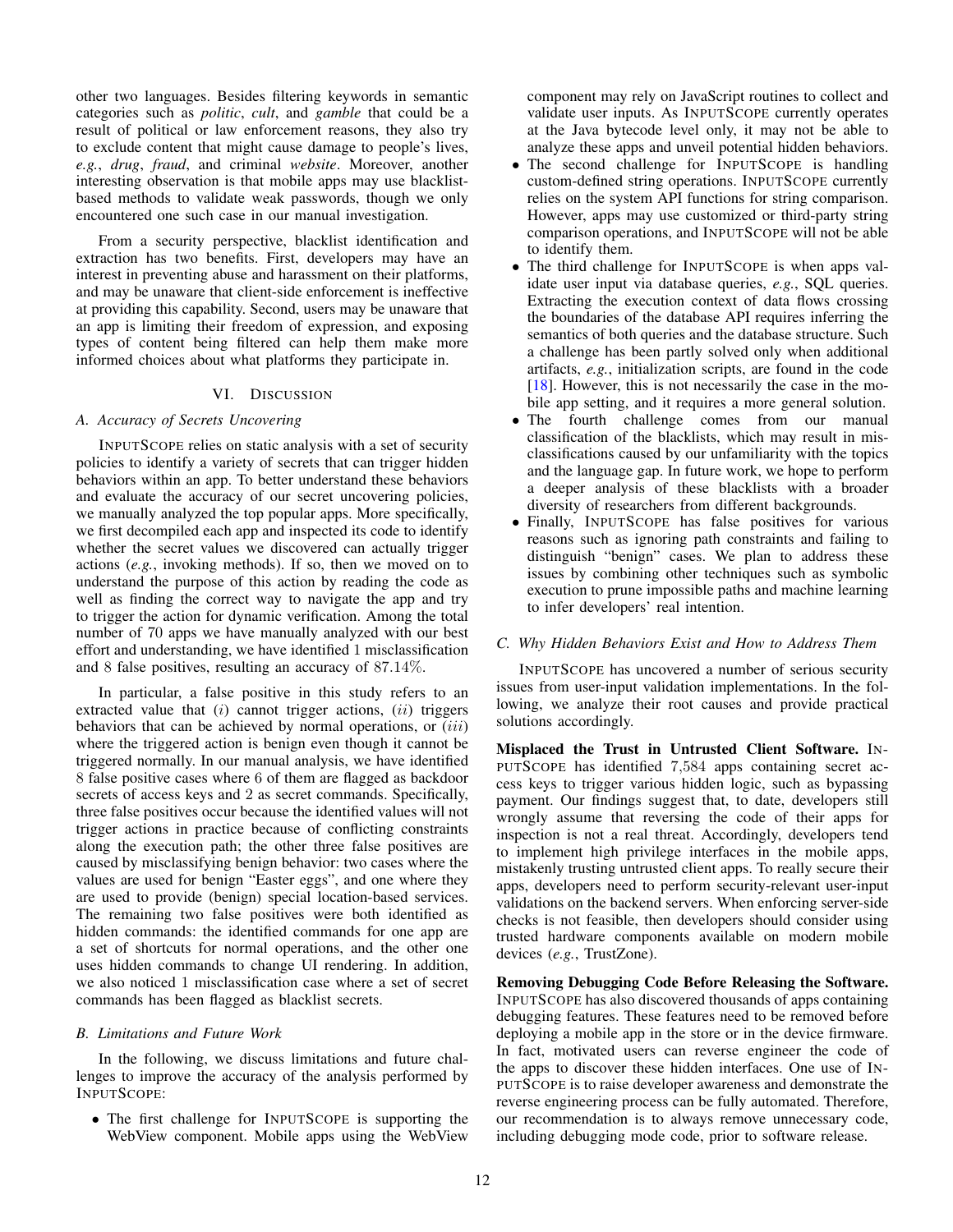Defending against our Secret-uncovering Analysis. We have demonstrated that with INPUTSCOPE a variety of app secrets can be discovered. In certain cases, there may be a need to protect these secrets against our analysis. For instance, an app may consider its blacklist a secret, and developers cannot use the trusted server or TrustZone to perform the input validations, *e.g.*, client-side blacklist filtering is inevitable in time-sensitive services such as live-streaming media. To defeat our analysis, there could be a number of possible avenues. For instance, an app can use obfuscation, or implement secret input validation in the native code, or dynamically load the secrets from remote servers to thwart our secret discovery. However, we note that many of these countermeasures could themselves be bypassed with additional implementation effort.

#### *D. Ethics and Responsible Disclosure*

We have taken ethical considerations seriously in every step of our research. First, we only validated the vulnerabilities on our own accounts and our own smartphones (during our deep case studies), and we never try to compromise other users' accounts and smartphones. Second, we did not intentionally manipulate or send forged requests to test the security mechanisms on the server-side.

The hidden functionality that INPUTSCOPE has identified can have severe consequences to either app users or developers, and these apps need to be patched by app developers. Therefore, we have contacted developers for each manually verified app to disclose our findings. Our disclosure process includes two steps: first we used the contact information left in the related market to ask for the correct contact information to disclose vulnerabilities, and then we disclosed the details to the correct security contact. For those vulnerable apps that have not yet been patched at the time of this writing, we redacted their package names as well as their secret values with the symbol "\*\*\*", in order to avoid negative impacts (*e.g.*, economic hardship from disclosure of advertisement removal keys). We will continue to engage with the app developers to offer help with our best efforts.

### VII. RELATED WORK

Static Taint Analysis. Our approach is based on static analysis to detect the user input validation behaviors within a given mobile app by tracking the user input data flows and their related operations. In the past several years, there have been many efforts that use static analysis for vulnerability discovery by tracking sensitive data flows in mobile apps. For instance, Flowdroid [\[7\]](#page-13-8) and Amandroid [\[38\]](#page-14-2) are generic approaches to track security-related data flows. WARDroid [\[27\]](#page-13-12), Extractocol  $[16]$ , and SmartGen  $[45]$  focus more on the data flow related to network communications. PlayDrone [\[36\]](#page-14-5) and LeakScope [\[46\]](#page-14-3) extract hard-coded secret keys that are used by apps to retrieve cloud-based services. Inspired by this work, INPUTSCOPE tracks only local user input through EditText to solve our particularly targeted problem.

Input Validation. Input validation has been well studied in the literature. However, previous studies either focus on the web applications [\[4\]](#page-13-0), [\[9\]](#page-13-1), [\[10\]](#page-13-2), [\[17\]](#page-13-5), [\[25\]](#page-13-6), [\[28\]](#page-13-3), [\[29\]](#page-13-4), [\[35\]](#page-14-0), [\[37\]](#page-14-1), including XSS and SQL injection, or primarily target security issues on the server-side (e.g., [\[5\]](#page-13-14), [\[48\]](#page-14-6)). For Android mobile apps, recently WARDroid [\[27\]](#page-13-12) analyzed issues caused by both the client-side and the server-side. There are also efforts focusing on input validation in Android system services [\[13\]](#page-13-15), [\[41\]](#page-14-7),  $[42]$ , or IoT apps for vulnerability discovery  $[15]$ ,  $[47]$ . Different from these works, our study intends to recognize hidden behaviors (or secrets) unknown to normal users in Android mobile apps.

In addition, there is also a body of research focusing on how to generate inputs based on UI information of the apps. For example, AppsPlayground [\[31\]](#page-14-10), SmartDroid [\[44\]](#page-14-11), Dynodroid [\[26\]](#page-13-17), and SMV-Hunters [\[34\]](#page-14-12) are capable of exploring mobile app behaviors by recognizing UI elements and generating appropriate user input accordingly. However, this work generates input dynamically. In our work, we leverage static analysis and only focus on string related input generation.

User-input Analysis. There are also numerous works to detect security issues related to user input in Android apps. For instance, AsDroid [\[23\]](#page-13-18) detects stealthy malicious behavior by monitoring the differences between program behaviors and the semantics inferred from the UI text, which includes descriptions for user input. In addition, SUPOR [\[22\]](#page-13-19) and UIPicker [\[30\]](#page-13-20) both apply NLP techniques and supervised classification to detect sensitive privacy data from user input. Unlike leveraging UI text to detect malicious behaviors, our work focus on user input in general to recognize its hidden behaviors through carefully defined validation context that is recovered from the code of mobile apps.

Malware Detection. Prior efforts also focus on finding hidden malware behaviors. For example, TriggerScope [\[19\]](#page-13-21), Intel-liDroid [\[39\]](#page-14-13), and [\[11\]](#page-13-22) use symbolic execution to generate external input (*e.g.*, GPS, messages) for malware detection. Crowdroid [\[12\]](#page-13-23), MAMA [\[32\]](#page-14-14), DroidAPIMiner [\[3\]](#page-13-24), DREBIN [\[6\]](#page-13-25), ICCDetector [\[40\]](#page-14-15), DroidDetector [\[43\]](#page-14-16), as well as [\[8\]](#page-13-26), [\[14\]](#page-13-27), [\[20\]](#page-13-28), [\[24\]](#page-13-29), [\[33\]](#page-14-17) use feature-based algorithms to detect hidden malicious behaviors in Android apps that effect the OS or servers. Unlike these works that extract their features from system execution context (*e.g.*, ICC, system events, permissions), INPUTSCOPE intends to uncover hidden behaviors are triggered by user input at the Java bytecode level and our detection policy is built upon the execution context of user input validation.

#### VIII. CONCLUSION

While input validation has been well studied in vulnerability discovery, in this paper we have demonstrated that input validation can also have another important application, namely exposing input-triggered secrets such as backdoors (*e.g.*, secret access keys, master passwords, and secret privileged commands) and blacklists of unwanted items (*e.g.*, censorship keywords, cyber-bulling expressions, and weak passwords). To understand the severity of such input validations in mobile apps at scale, we developed a tool, INPUTSCOPE, to automatically detect both the execution context of user input validation and the content involved in the validation to automatically expose hidden functionality. We have tested INPUTSCOPE with over 150,000 mobile apps and uncovered 12,706 mobile apps containing backdoor secrets and 4,028 mobile apps containing blacklist secrets.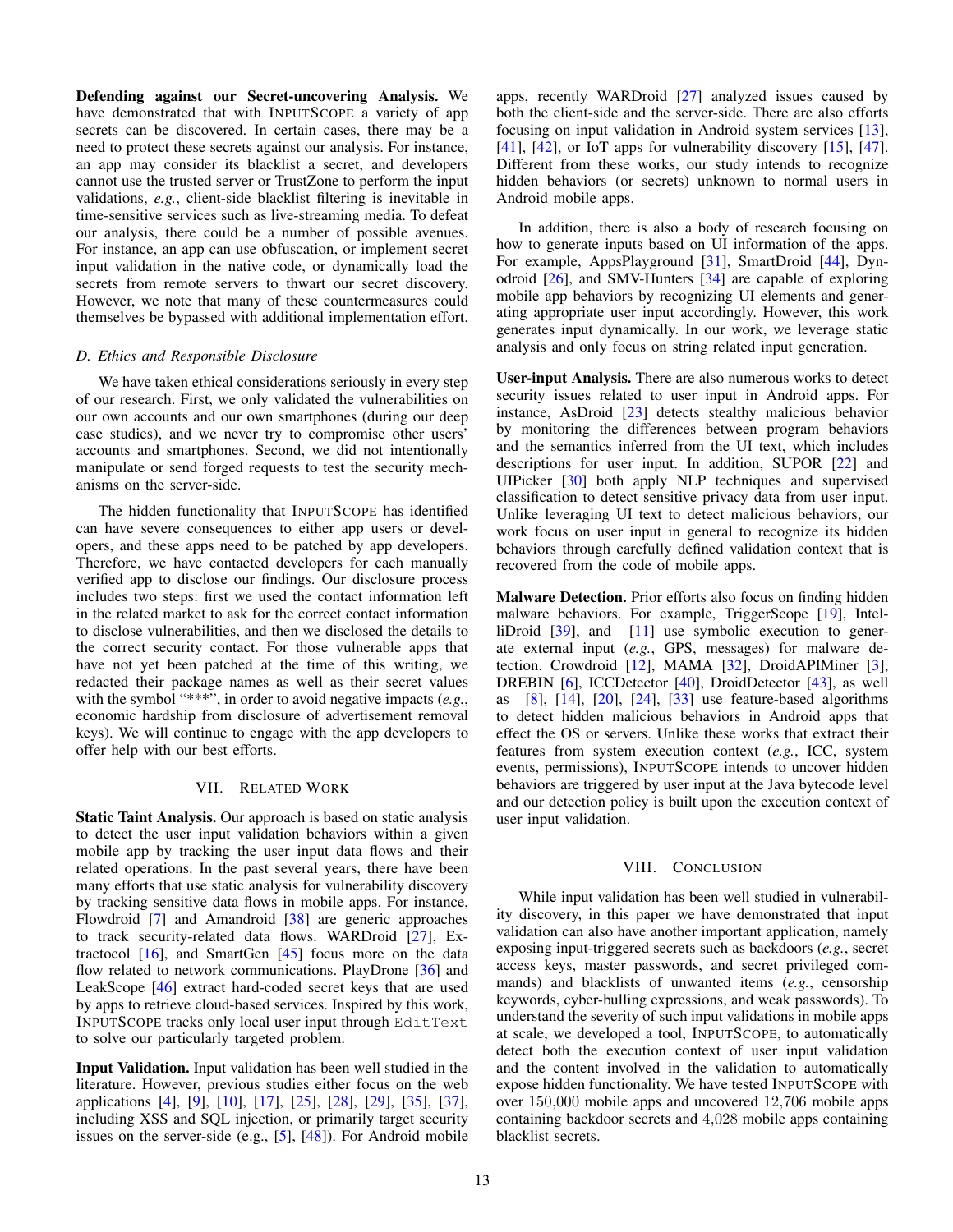#### ACKNOWLEDGMENT

This research was supported in part by National Science Foundation (NSF) Awards 1657199, 1834215 and 1834216, and by the German Federal Ministry of Education and Research (BMBF) through funding for the CISPA-Stanford Center for Cybersecurity (FKZ: 13N1S0762). Any opinions, findings, conclusions, or recommendations expressed are those of the authors and not necessarily of the BMBF and NSF.

#### **REFERENCES**

- <span id="page-13-7"></span>[1] OWASP - Input Validation Cheat Sheet. *[https://www.owasp.org/index.](https://www.owasp.org/index.php/Input_Validation_Cheat_Sheet) php/ Input [Validation](https://www.owasp.org/index.php/Input_Validation_Cheat_Sheet) Cheat Sheet*.
- <span id="page-13-10"></span>[2] Soot - A Java optimization framework. *https://github.com/Sable/soot*.
- <span id="page-13-24"></span>[3] Yousra Aafer, Wenliang Du, and Heng Yin. Droidapiminer: Mining api-level features for robust malware detection in android. In *Security and Privacy in Communication Networks - 9th International ICST Conference, SecureComm 2013, Sydney, NSW, Australia, September 25- 28, 2013, Revised Selected Papers*, pages 86–103, 2013.
- <span id="page-13-0"></span>[4] Muath Alkhalaf, Tevfik Bultan, and Jose L. Gallegos. Verifying clientside input validation functions using string analysis. In *Proceedings of the 34th International Conference on Software Engineering*, ICSE '12, pages 947–957, Zurich, Switzerland, 2012.
- <span id="page-13-14"></span>[5] Omar Alrawi, Chaoshun Zuo, Ruian Duan, Ranjita Kasturi, Zhiqiang Lin, and Brendan Saltaformaggio. The betrayal at cloud city: An empirical analysis of cloud-based mobile backends. In *28th USENIX Security Symposium*, 2019.
- <span id="page-13-25"></span>[6] Daniel Arp, Michael Spreitzenbarth, Malte Hübner, Hugo Gascon, and Konrad Rieck. Drebin: Effective and explainable detection of android malware in your pocket. 02 2014.
- <span id="page-13-8"></span>[7] Steven Arzt, Siegfried Rasthofer, Christian Fritz, Eric Bodden, Alexandre Bartel, Jacques Klein, Yves Le Traon, Damien Octeau, and Patrick McDaniel. Flowdroid: Precise context, flow, field, object-sensitive and lifecycle-aware taint analysis for android apps. In *Proceedings of the 35th ACM SIGPLAN Conference on Programming Language Design and Implementation*, PLDI '14, pages 259–269, New York, NY, USA, 2014. ACM.
- <span id="page-13-26"></span>[8] Zarni Aung and Win Zaw. Permission-based android malware detection. *International Journal of Scientific and Technology Research*, 2:228–234, 01 2013.
- <span id="page-13-1"></span>[9] Davide Balzarotti, Marco Cova, Vika Felmetsger, Nenad Jovanovic, Engin Kirda, Christopher Kruegel, and Giovanni Vigna. Saner: Composing static and dynamic analysis to validate sanitization in web applications. In *Proceedings of the 2008 IEEE Symposium on Security and Privacy*, SP '08, pages 387–401, Washington, DC, USA, 2008. IEEE Computer Society.
- <span id="page-13-2"></span>[10] Prithvi Bisht, Timothy Hinrichs, Nazari Skrupsky, Radoslaw Bobrowicz, and VN Venkatakrishnan. Notamper: automatic blackbox detection of parameter tampering opportunities in web applications. In *Proceedings of the 17th ACM conference on Computer and communications security*, pages 607–618. ACM, 2010.
- <span id="page-13-22"></span>[11] David Brumley, Cody Hartwig, Zhenkai Liang, James Newsome, Dawn Song, and Heng Yin. *Automatically Identifying Trigger-based Behavior in Malware*, volume 36, pages 65–88. 01 1970.
- <span id="page-13-23"></span>[12] Iker Burguera, Urko Zurutuza, and Simin Nadjm-Tehrani. Crowdroid: Behavior-based malware detection system for android. pages 15–26, 10 2011.
- <span id="page-13-15"></span>[13] Chen Cao, Neng Gao, Peng Liu, and Ji Xiang. Towards analyzing the input validation vulnerabilities associated with android system services. In *Proceedings of the 31st Annual Computer Security Applications Conference*, ACSAC 2015, pages 361–370, New York, NY, USA, 2015. ACM.
- <span id="page-13-27"></span>[14] Patrick Chan and W.-K Song. Static detection of android malware by using permissions and api calls. *Proceedings - International Conference on Machine Learning and Cybernetics*, 1:82–87, 01 2015.
- <span id="page-13-16"></span>[15] Jiongyi Chen, Wenrui Diao, Qingchuan Zhao, Chaoshun Zuo, Zhiqiang Lin, XiaoFeng Wang, Wing Cheong Lau, Menghan Sun, Ronghai Yang, and Kehuan Zhang. Iotfuzzer: Discovering memory corruptions in iot through app-based fuzzing. In *Proceedings of the 25th Annual Network and Distributed System Security Symposium (NDSS'18)*, San Diego, CA, February 2018.
- <span id="page-13-13"></span>[16] Hyunwoo Choi, Jeongmin Kim, Hyunwook Hong, Yongdae Kim, Jonghyup Lee, and Dongsu Han. Extractocol: Automatic extraction of application-level protocol behaviors for android applications. In *Proceedings of the 2015 ACM Conference on Special Interest Group on Data Communication*, SIGCOMM '15, pages 593–594, New York, NY, USA, 2015. ACM.
- <span id="page-13-5"></span>[17] Angelo Ciampa, Corrado Aaron Visaggio, and Massimiliano Di Penta. A heuristic-based approach for detecting sql-injection vulnerabilities in web applications. In *Proceedings of the 2010 ICSE Workshop on Software Engineering for Secure Systems*, SESS '10, pages 43–49, New York, NY, USA, 2010. ACM.
- <span id="page-13-11"></span>[18] Johannes Dahse and Thorsten Holz. Static detection of secondorder vulnerabilities in web applications. In *23rd* {*USENIX*} *Security Symposium (*{*USENIX*} *Security 14)*, pages 989–1003, 2014.
- <span id="page-13-21"></span>[19] Yanick Fratantonio, Antonio Bianchi, William K. Robertson, Engin Kirda, Christopher Krügel, and Giovanni Vigna. Triggerscope: Towards detecting logic bombs in android applications. *2016 IEEE Symposium on Security and Privacy (SP)*, pages 377–396, 2016.
- <span id="page-13-28"></span>[20] Hugo Gascon, Fabian Yamaguchi, Daniel Arp, and Konrad Rieck. Structural detection of android malware using embedded call graphs. 10 2013.
- <span id="page-13-9"></span>[21] Michael I Gordon, Deokhwan Kim, Jeff H Perkins, Limei Gilham, Nguyen Nguyen, and Martin C Rinard. Information Flow Analysis of Android Applications in DroidSafe. In *Proceedings of Network and Distributed System Security Symposium (NDSS)*, 2015.
- <span id="page-13-19"></span>[22] Jianjun Huang, Zhichun Li, Xusheng Xiao, Zhenyu Wu, Kangjie Lu, Xiangyu Zhang, and Guofei Jiang. Supor: Precise and scalable sensitive user input detection for android apps. In *USENIX Security Symposium*, pages 977–992, 2015.
- <span id="page-13-18"></span>[23] Jianjun Huang, Xiangyu Zhang, Lin Tan, Peng Wang, and Bin Liang. Asdroid: Detecting stealthy behaviors in android applications by user interface and program behavior contradiction. In *Proceedings of the 36th International Conference on Software Engineering*, ICSE 2014, pages 1036–1046, New York, NY, USA, 2014. ACM.
- <span id="page-13-29"></span>[24] Takamasa Isohara, Keisuke Takemori, and Ayumu Kubota. Kernel-based behavior analysis for android malware detection. pages 1011–1015, 12 2011.
- <span id="page-13-6"></span>[25] Muyang Liu, Ke Li, and Tao Chen. Security testing of web applications: A search-based approach for detecting sql injection vulnerabilities. In *Proceedings of the Genetic and Evolutionary Computation Conference Companion*, GECCO '19, pages 417–418, New York, NY, USA, 2019. ACM.
- <span id="page-13-17"></span>[26] Aravind Machiry, Rohan Tahiliani, and Mayur Naik. Dynodroid: An input generation system for android apps. In *Proceedings of the 2013 9th Joint Meeting on Foundations of Software Engineering*, pages 224– 234. ACM, 2013.
- <span id="page-13-12"></span>[27] Abner Mendoza and Guofei Gu. Mobile application web api reconnaissance: Web-to-mobile inconsistencies and vulnerabilities. In *Proceedings of the 39th IEEE Symposium on Security and Privacy (SP'18)*, May 2018.
- <span id="page-13-3"></span>[28] Maliheh Monshizadeh, Prasad Naldurg, and V. N. Venkatakrishnan. Mace: Detecting privilege escalation vulnerabilities in web applications. In *Proceedings of the 2014 ACM SIGSAC Conference on Computer and Communications Security*, CCS '14, pages 690–701, Scottsdale, Arizona, USA, 2014.
- <span id="page-13-4"></span>[29] Divya Muthukumaran, Dan O'Keeffe, Christian Priebe, David Eyers, Brian Shand, and Peter Pietzuch. Flowwatcher: Defending against data disclosure vulnerabilities in web applications. In *Proceedings of the 22Nd ACM SIGSAC Conference on Computer and Communications Security*, CCS '15, pages 603–615, Denver, Colorado, USA, 2015.
- <span id="page-13-20"></span>[30] Yuhong Nan, Min Yang, Zhemin Yang, Shunfan Zhou, Guofei Gu, and XiaoFeng Wang. Uipicker: User-input privacy identification in mobile applications. In *24th USENIX Security Symposium (USENIX Security 15)*, pages 993–1008, 2015.